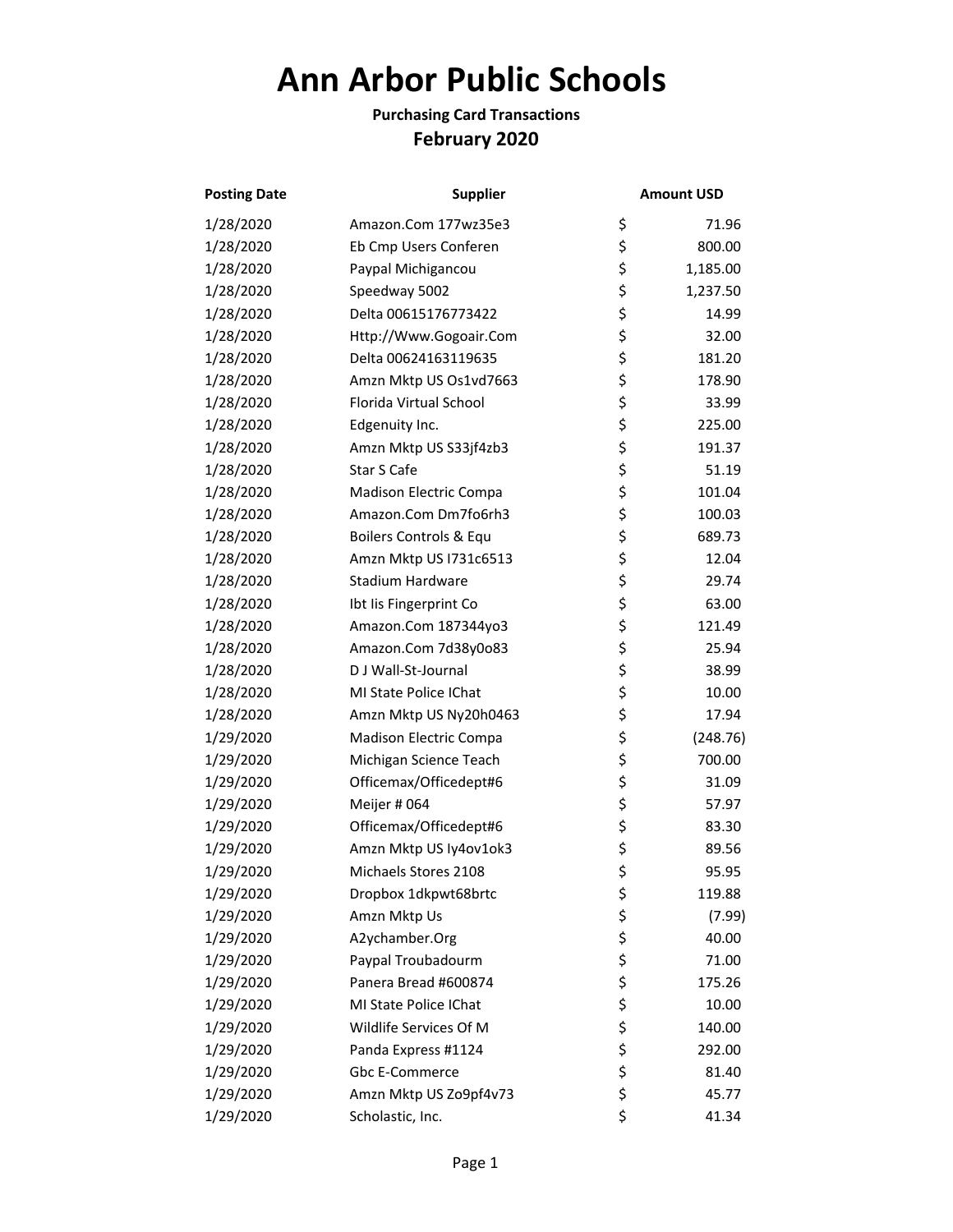| 1/29/2020 | Amzn Mktp US Po0hh6si3        | \$<br>74.16    |
|-----------|-------------------------------|----------------|
| 1/29/2020 | <b>Rovin Ceramics</b>         | \$<br>30.00    |
| 1/29/2020 | Jimmy Johns # 90030 -         | \$<br>66.60    |
| 1/29/2020 | Lilys Garden Inc              | \$<br>62.00    |
| 1/29/2020 | Kroger #688                   | \$<br>33.91    |
| 1/29/2020 | Potbelly #197                 | \$<br>147.25   |
| 1/29/2020 | Staples 00115642              | \$<br>18.49    |
| 1/29/2020 | Amazon.Com P26hw7b73          | \$<br>36.99    |
| 1/29/2020 | Amzn Mktp US Zv4zj7ah3        | \$<br>97.10    |
| 1/29/2020 | Amzn Mktp US Gy82w81c3        | \$<br>112.83   |
| 1/29/2020 | Amzn Mktp US 3p6o60393        | \$<br>12.81    |
| 1/29/2020 | Amzn Mktp US V64xg8eb3        | \$<br>28.97    |
| 1/29/2020 | Amzn Mktp US T43hh42z3        | \$<br>48.96    |
| 1/29/2020 | Grainger                      | \$<br>8.76     |
| 1/29/2020 | Grainger                      | \$<br>28.00    |
| 1/29/2020 | Boilers Controls & Equ        | \$<br>(338.17) |
| 1/29/2020 | Boilers Controls & Equ        | \$<br>412.50   |
| 1/29/2020 | Boilers Controls & Equ        | \$<br>1,577.34 |
| 1/29/2020 | Amzn Mktp US 449dc7kw3        | \$<br>28.96    |
| 1/29/2020 | Amzn Mktp US 3c3tv2f03        | \$<br>123.86   |
| 1/29/2020 | Dbc Blick Art Material        | \$<br>132.03   |
| 1/29/2020 | <b>Heggerty Phonemic Awar</b> | \$<br>342.36   |
| 1/30/2020 | Demco Inc                     | \$<br>144.04   |
| 1/30/2020 | Officemax/Officedept#6        | \$<br>39.02    |
| 1/30/2020 | Meijer #173                   | \$<br>35.29    |
| 1/30/2020 | Officemax/Officedept#6        | \$<br>171.85   |
| 1/30/2020 | National Energy Contro        | \$<br>498.59   |
| 1/30/2020 | Eb Cmp Users Conferen         | \$<br>800.00   |
| 1/30/2020 | Target 00006346               | \$<br>23.98    |
| 1/30/2020 | Foresight Group Inc           | \$<br>4,352.00 |
| 1/30/2020 | Robert Half Intl              | \$<br>6,691.65 |
| 1/30/2020 | Cottage Inn Pizza - An        | \$<br>105.63   |
| 1/30/2020 | American Assoc Of Scho        | \$<br>275.00   |
| 1/30/2020 | Marriott Ann Arbor            | \$<br>(10.80)  |
| 1/30/2020 | Usps Po 2583800176            | \$<br>26.35    |
| 1/30/2020 | Linkedin-527 9185754          | \$<br>523.87   |
| 1/30/2020 | Mi State Police Ichat         | \$<br>20.00    |
| 1/30/2020 | Florida Virtual School        | \$<br>101.97   |
| 1/30/2020 | Natl Ccl Teachers Of M        | \$<br>43.97    |
| 1/30/2020 | Arc Lakeside Blueprint        | \$<br>50.00    |
| 1/30/2020 | Amzn Mktp US B55704uw3        | \$<br>246.34   |
| 1/30/2020 | <b>Mystery Science</b>        | \$<br>99.00    |
| 1/30/2020 | Lowes #01750                  | \$<br>113.76   |
| 1/30/2020 | Amzn Mktp Us                  | \$<br>(10.96)  |
| 1/30/2020 | Paw Stadium Taxi              | \$<br>12.72    |
| 1/30/2020 | Paw Stadium Taxi              | \$<br>12.72    |
| 1/30/2020 | Amazon.Com Cp09w6y83          | \$<br>71.52    |
| 1/30/2020 | Ace Barnes Hardware           | \$<br>7.96     |
|           |                               |                |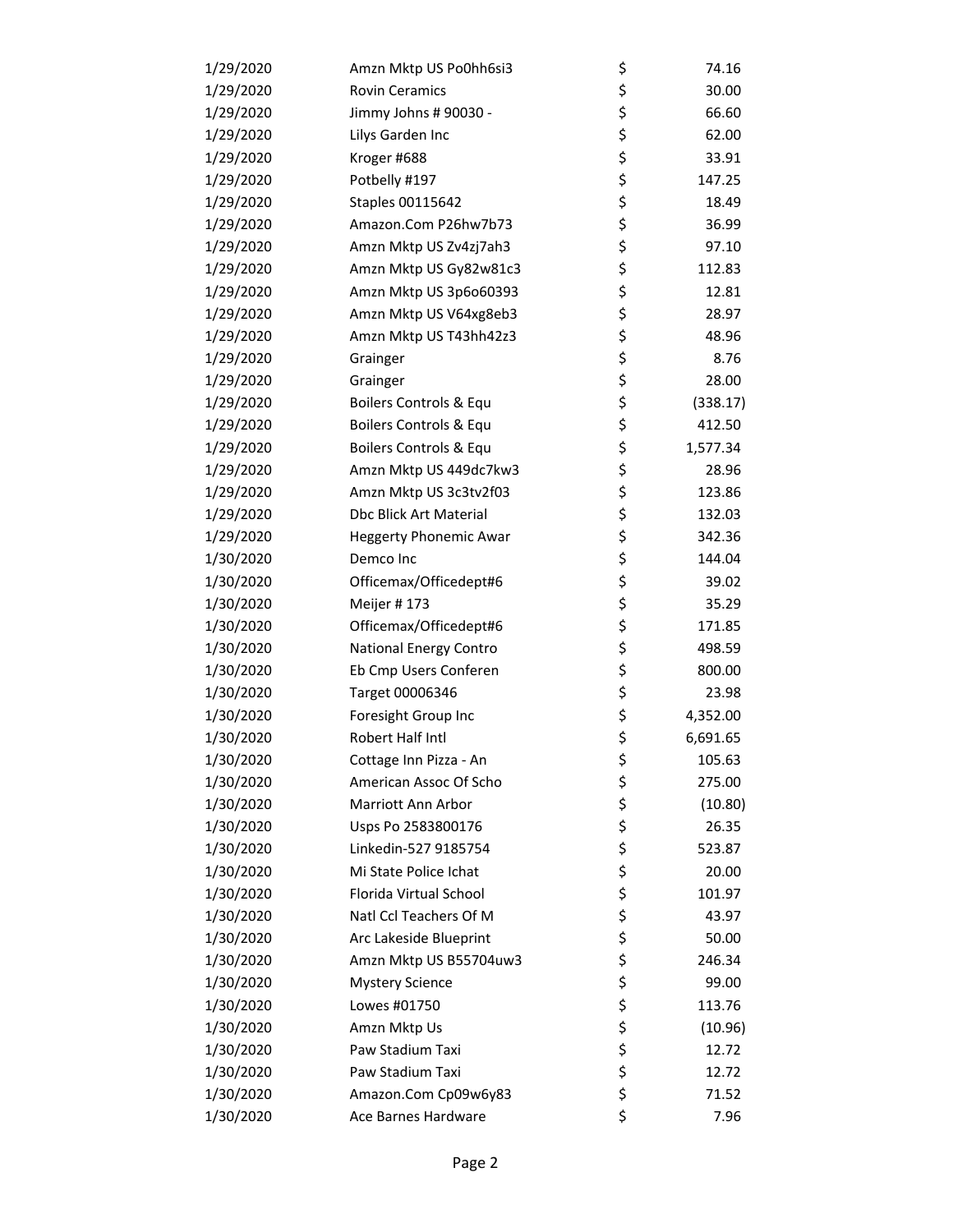| 1/30/2020 | Amzn Mktp US 7k4w81sw3        | \$<br>101.44    |
|-----------|-------------------------------|-----------------|
| 1/30/2020 | Staples 00115642              | \$<br>191.94    |
| 1/30/2020 | Target 00012856               | \$<br>89.90     |
| 1/30/2020 | Grainger                      | \$<br>200.53    |
| 1/30/2020 | Grainger                      | \$<br>284.07    |
| 1/30/2020 | <b>Current Electric Motor</b> | \$<br>1,464.00  |
| 1/30/2020 | Amzn Mktp US Bz0n36sg3        | \$<br>125.13    |
| 1/30/2020 | Target.Com                    | \$<br>114.45    |
| 1/30/2020 | Target.Com                    | \$<br>109.66    |
| 1/31/2020 | Stadium Trophy Inc            | \$<br>75.00     |
| 1/31/2020 | Officemax/Officedept#6        | \$<br>69.25     |
| 1/31/2020 | Officemax/Officedept#6        | \$<br>251.85    |
| 1/31/2020 | Marriott Detroit Dtown        | \$<br>(14.22)   |
| 1/31/2020 | Officemax/Officedept#6        | \$<br>29.50     |
| 1/31/2020 | Officemax/Officedept#6        | \$<br>40.72     |
| 1/31/2020 | Officemax/Officedept#6        | \$<br>189.00    |
| 1/31/2020 | Foresight Group Inc           | \$<br>1,049.55  |
| 1/31/2020 | Foresight Group Inc           | \$<br>2,064.15  |
| 1/31/2020 | Robert Half Intl              | \$<br>9,839.06  |
| 1/31/2020 | Cottage Inn Pizza - An        | \$<br>65.70     |
| 1/31/2020 | Thomson West Tcd              | \$<br>300.53    |
| 1/31/2020 | Panera Bread #600874          | \$<br>171.32    |
| 1/31/2020 | Jimmy Johns # 90016 M         | \$<br>85.75     |
| 1/31/2020 | Jimmy Johns # 90030 -         | \$<br>58.70     |
| 1/31/2020 | Amazon.Com Nu4i17mr3          | \$<br>34.95     |
| 1/31/2020 | Amzn Mktp US Yv0us1g23        | \$<br>232.62    |
| 1/31/2020 | Sams Club #6667               | \$<br>104.72    |
| 1/31/2020 | Amazon.Com Mm6hw1303 A        | \$<br>479.85    |
| 1/31/2020 | Amzn Mktp US Gu2hv78w3        | \$<br>15.66     |
| 1/31/2020 | Amzn Mktp US I447t7j63        | \$<br>102.99    |
| 1/31/2020 | Thermalnetics, Inc.           | \$<br>141.76    |
| 1/31/2020 | <b>Macallister Rentals</b>    | \$<br>1,071.07  |
| 1/31/2020 | City Of Ann Arbor             | \$<br>47,298.30 |
| 1/31/2020 | Dbc Blick Art Material        | \$<br>173.25    |
| 1/31/2020 | Target.Com                    | \$<br>(109.66)  |
| 2/3/2020  | <b>Shanty Creek Resorts -</b> | \$<br>129.00    |
| 2/3/2020  | Officemax/Officedept#6        | \$<br>10.55     |
| 2/3/2020  | Meijer #032                   | \$<br>125.06    |
| 2/3/2020  | Officemax/Officedept#6        | \$<br>184.94    |
| 2/3/2020  | Otc Brands Inc                | \$<br>14.43     |
| 2/3/2020  | Officemax/Officedept#6        | \$<br>2.45      |
| 2/3/2020  | Office Depot #1170            | \$<br>26.00     |
| 2/3/2020  | Officemax/Officedept#6        | \$<br>121.47    |
| 2/3/2020  | Kroger #688                   | \$<br>43.34     |
| 2/3/2020  | Joann Stores #2003            | \$<br>197.29    |
| 2/3/2020  | Facebk Xjtwcrapq2             | \$<br>10.00     |
| 2/3/2020  | Dollar Bill Copying           | \$<br>53.85     |
| 2/3/2020  | Marriott Ann Arbor            | \$<br>(10.80)   |
|           |                               |                 |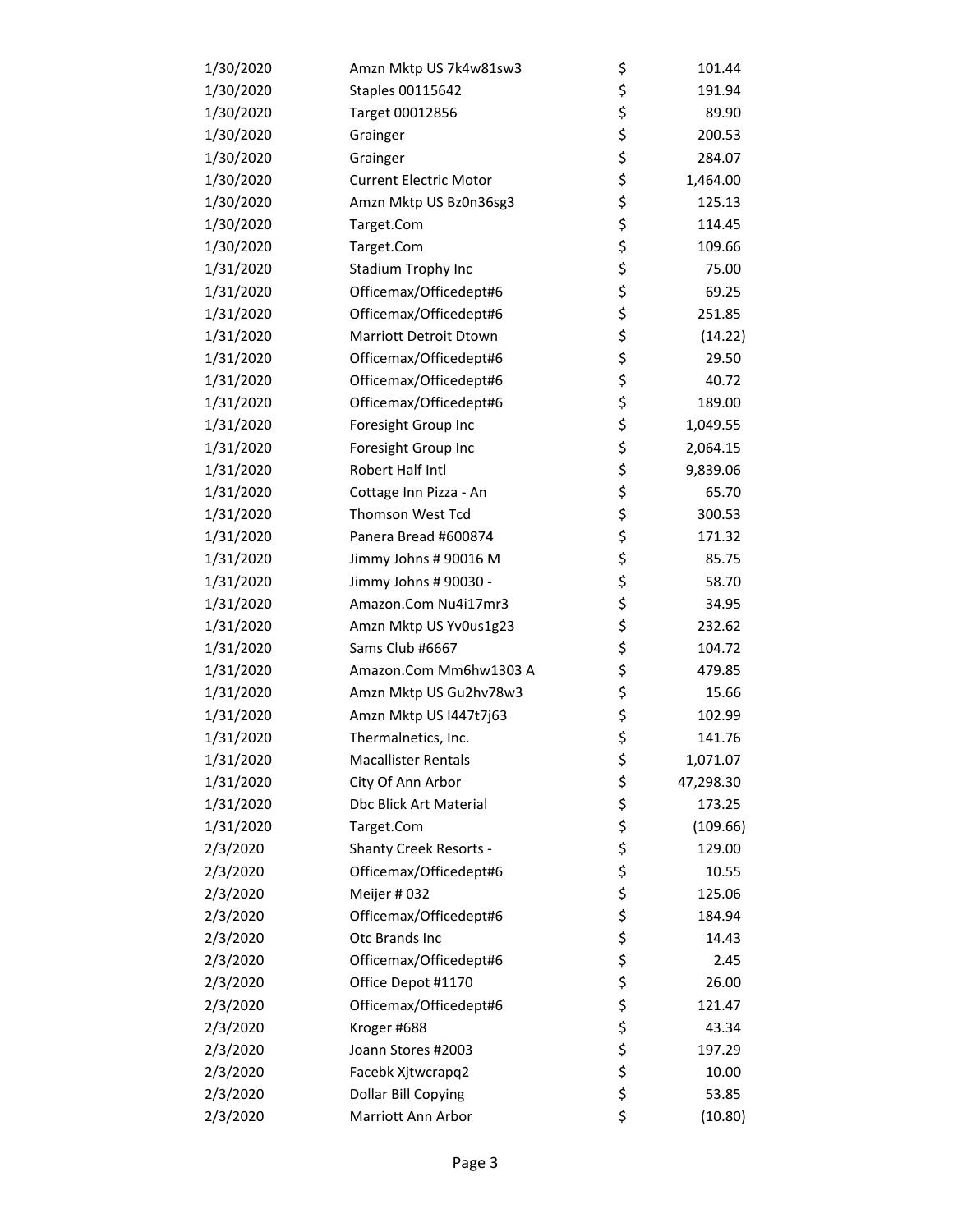| 2/3/2020 | Florida Virtual School        | \$<br>101.97   |
|----------|-------------------------------|----------------|
| 2/3/2020 | Jimmy Johns # 90012 M         | \$<br>14.45    |
| 2/3/2020 | Jimmy Johns # 90012 M         | \$<br>70.15    |
| 2/3/2020 | Jimmy Johns # 90030 -         | \$<br>61.50    |
| 2/3/2020 | Amzn Mktp US 803h905l3        | \$<br>52.60    |
| 2/3/2020 | Stadium Hardware              | \$<br>21.99    |
| 2/3/2020 | Amzn Mktp US Jf14524z3        | \$<br>6.99     |
| 2/3/2020 | Amzn Mktp US 9b0004n83        | \$<br>6.99     |
| 2/3/2020 | Paypal Regaldistri Eb         | \$<br>18.01    |
| 2/3/2020 | Hyatt Place Detroit No        | \$<br>462.66   |
| 2/3/2020 | Teacherspayteachers.Co        | \$<br>16.00    |
| 2/3/2020 | Amzn Mktp US Sj8ga9z83        | \$<br>76.54    |
| 2/3/2020 | <b>Current Electric Motor</b> | \$<br>736.00   |
| 2/3/2020 | <b>Current Electric Motor</b> | \$<br>1,183.00 |
| 2/3/2020 | City Of Ann Arbor             | \$<br>3,234.00 |
| 2/3/2020 | Dcacar Llc                    | \$<br>82.56    |
| 2/3/2020 | Amzn Mktp US Zv08f5ww3        | \$<br>35.54    |
| 2/3/2020 | Amzn Mktp US Up9mn0c73        | \$<br>12.44    |
| 2/3/2020 | Amazon.Com 6e6bq31y3          | \$<br>356.64   |
| 2/3/2020 | Amzn Mktp US 2e64b6q43        | \$<br>20.98    |
| 2/3/2020 | Meijer # 064                  | \$<br>89.95    |
| 2/3/2020 | Sq Scrap Box                  | \$<br>500.00   |
| 2/3/2020 | Amzn Mktp US Du3re7ap3        | \$<br>176.60   |
| 2/3/2020 | Www.Doodle.Com                | \$<br>72.00    |
| 2/3/2020 | Amzn Mktp US Uw5896dl3        | \$<br>39.22    |
| 2/3/2020 | Target 00006346               | \$<br>26.97    |
| 2/3/2020 | Amazon.Com Iz8xz0m73 A        | \$<br>15.73    |
| 2/3/2020 | <b>Amazon Web Services</b>    | \$<br>16.27    |
| 2/3/2020 | Ssi School Specialty          | \$<br>21.36    |
| 2/4/2020 | Kroger #365                   | \$<br>20.22    |
| 2/4/2020 | Panera Bread #601632          | \$<br>31.04    |
| 2/4/2020 | Cottage Inn Pizza - An        | \$<br>49.96    |
| 2/4/2020 | Amzn Mktp US Qt69e1tz3        | \$<br>152.61   |
| 2/4/2020 | Michigan Pupil Account        | \$<br>345.00   |
| 2/4/2020 | Indeed                        | \$<br>104.35   |
| 2/4/2020 | Amzn Mktp US 4l4k86i03        | \$<br>181.48   |
| 2/4/2020 | Pollys #12                    | \$<br>23.75    |
| 2/4/2020 | Amzn Mktp US 0l7ws0283        | \$<br>99.95    |
| 2/4/2020 | Amzn Mktp US 9k9dp5oc3        | \$<br>125.97   |
| 2/4/2020 | Delta 00624178664966          | \$<br>286.80   |
| 2/4/2020 | Jimmy Johns # 90028 -         | \$<br>23.64    |
| 2/4/2020 | <b>Bsn Sports Llc</b>         | \$<br>411.23   |
| 2/4/2020 | Jimmy Johns # 90028 -         | \$<br>310.00   |
| 2/4/2020 | Madison Electric Compa        | \$<br>193.52   |
| 2/4/2020 | Scholastic, Inc.              | \$<br>(2.94)   |
| 2/4/2020 | Usps Po 2525100130            | \$<br>4.55     |
| 2/4/2020 | Mi Assoc School Nurses        | \$<br>55.00    |
| 2/4/2020 | Tile, Inc.                    | \$<br>19.07    |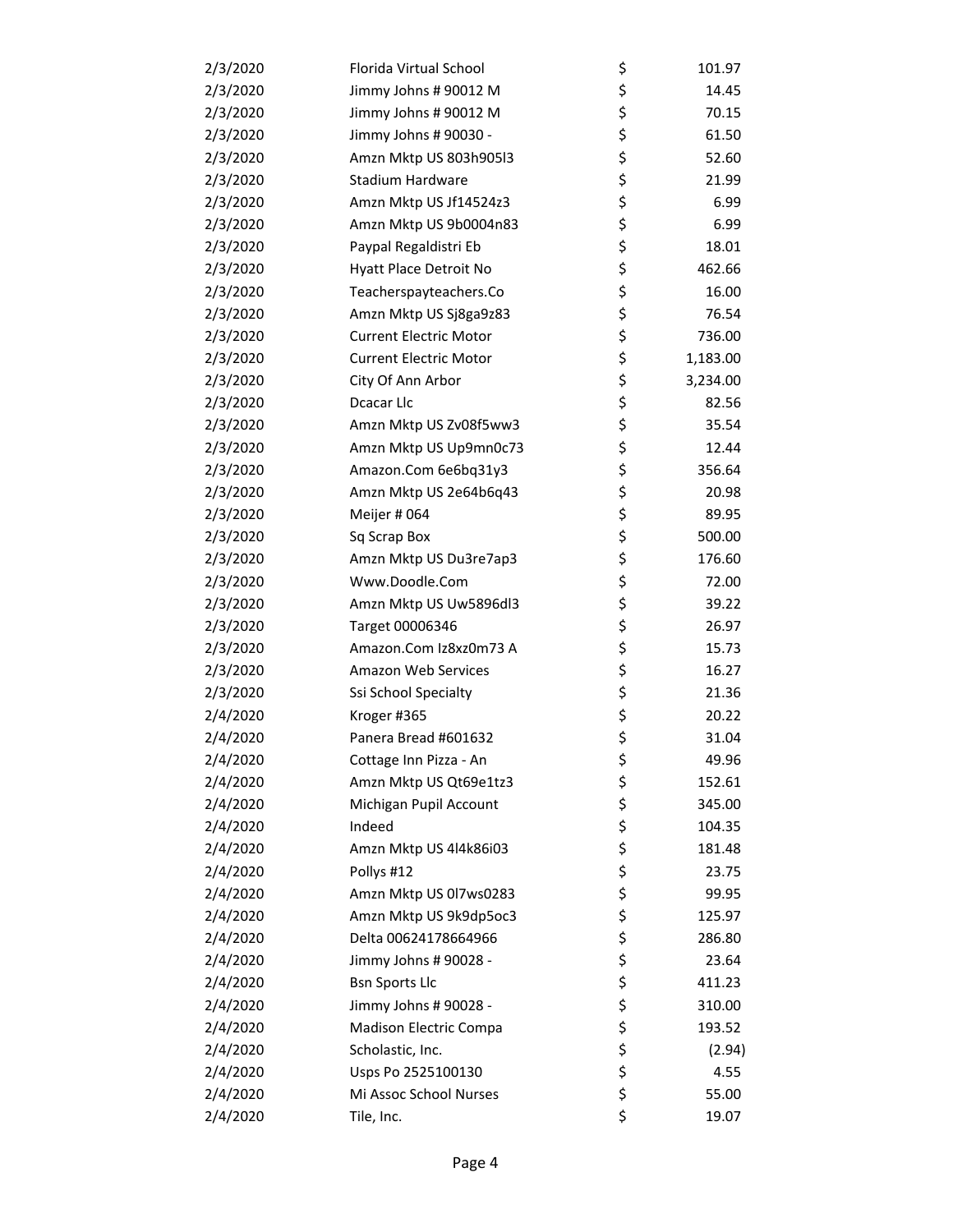| 2/4/2020 | Staples 00115642              | \$ | 28.96    |
|----------|-------------------------------|----|----------|
| 2/4/2020 | Behler Young Company A        | \$ | 301.96   |
| 2/4/2020 | Dcacar Llc                    | \$ | 85.20    |
| 2/4/2020 | Amzn Mktp US Ut6z970n3        | \$ | 50.31    |
| 2/5/2020 | Social Studies School         | \$ | 268.46   |
| 2/5/2020 | Meijer #173                   | \$ | 11.00    |
| 2/5/2020 | Michiganass                   | \$ | 720.00   |
| 2/5/2020 | Marriott Marquis Wash         | \$ | 799.34   |
| 2/5/2020 | Marriott Marquis Wash         | \$ | 733.38   |
| 2/5/2020 | Marriott S Diego Marin        | \$ | 325.90   |
| 2/5/2020 | Amazon.Com Au5vv6jb3          | \$ | 467.80   |
| 2/5/2020 | Amazon.Com 6i2vc67l3 A        | \$ | 27.39    |
| 2/5/2020 | Panera Bread #601105          | \$ | 22.14    |
| 2/5/2020 | Epic Sports, Inc.             | \$ | 159.86   |
| 2/5/2020 | Double Good Popcorn           | \$ | 805.50   |
| 2/5/2020 | Mi Assoc School Nurses        | \$ | 55.00    |
| 2/5/2020 | Mi Assoc School Nurses        | \$ | 55.00    |
| 2/5/2020 | Mi Assoc School Nurses        | \$ | 55.00    |
| 2/5/2020 | A2ychamber.Org                | \$ | 25.00    |
| 2/5/2020 | Kroger #688                   | \$ | 6.95     |
| 2/5/2020 | Amzn Mktp US 3n8hp59w3        | \$ | 59.98    |
| 2/5/2020 | Amzn Mktp US Oz8s96gp3        | \$ | 162.31   |
| 2/5/2020 | <b>Univ Musical Society</b>   | \$ | 710.00   |
| 2/5/2020 | Boilers Controls & Equ        | \$ | 76.18    |
| 2/5/2020 | <b>Current Electric Motor</b> | \$ | 1,464.00 |
| 2/5/2020 | Amzn Mktp US Tm8zl5t03        | \$ | 18.35    |
| 2/5/2020 | Amzn Mktp US K042t3za3        | \$ | 39.83    |
| 2/5/2020 | Amzn Mktp US Fg2ej3zt3        | \$ | 17.46    |
| 2/5/2020 | Rps Ann Arbor-Passpq02        | \$ | 2.85     |
| 2/5/2020 | Sweetwater Sound              | \$ | 298.99   |
| 2/6/2020 | One Detroit Center Gar        | \$ | 25.00    |
| 2/6/2020 | Officemax/Officedept#6        | Ş  | 75.19    |
| 2/6/2020 | Learning Resources Net        | \$ | 395.00   |
| 2/6/2020 | Gfs Store #0868               | \$ | 35.46    |
| 2/6/2020 | Meijer #027                   | \$ | 151.72   |
| 2/6/2020 | Eb Cmp Users Conferen         | \$ | 400.00   |
| 2/6/2020 | Amzn Mktp US Uw9b69qc3        | \$ | 130.47   |
| 2/6/2020 | Dollar Bill Copying           | \$ | 152.34   |
| 2/6/2020 | Panera Bread #600874          | \$ | 43.02    |
| 2/6/2020 | Panera Bread #600874          | \$ | 47.44    |
| 2/6/2020 | Panera Bread #600874          | \$ | 34.98    |
| 2/6/2020 | Edgenuity Inc.                | \$ | 75.00    |
| 2/6/2020 | Amzn Mktp US 021fa0lg3        | \$ | 83.70    |
| 2/6/2020 | Sq Sweetwaters Coffee         | \$ | 105.00   |
| 2/6/2020 | Vistapr Vistaprint.Com        | \$ | 134.33   |
| 2/6/2020 | Usps Po 2502800106            | \$ | 8.00     |
| 2/6/2020 | Pollys #12                    | \$ | 66.66    |
| 2/6/2020 | Amzn Mktp US La5947xy3        | \$ | 85.23    |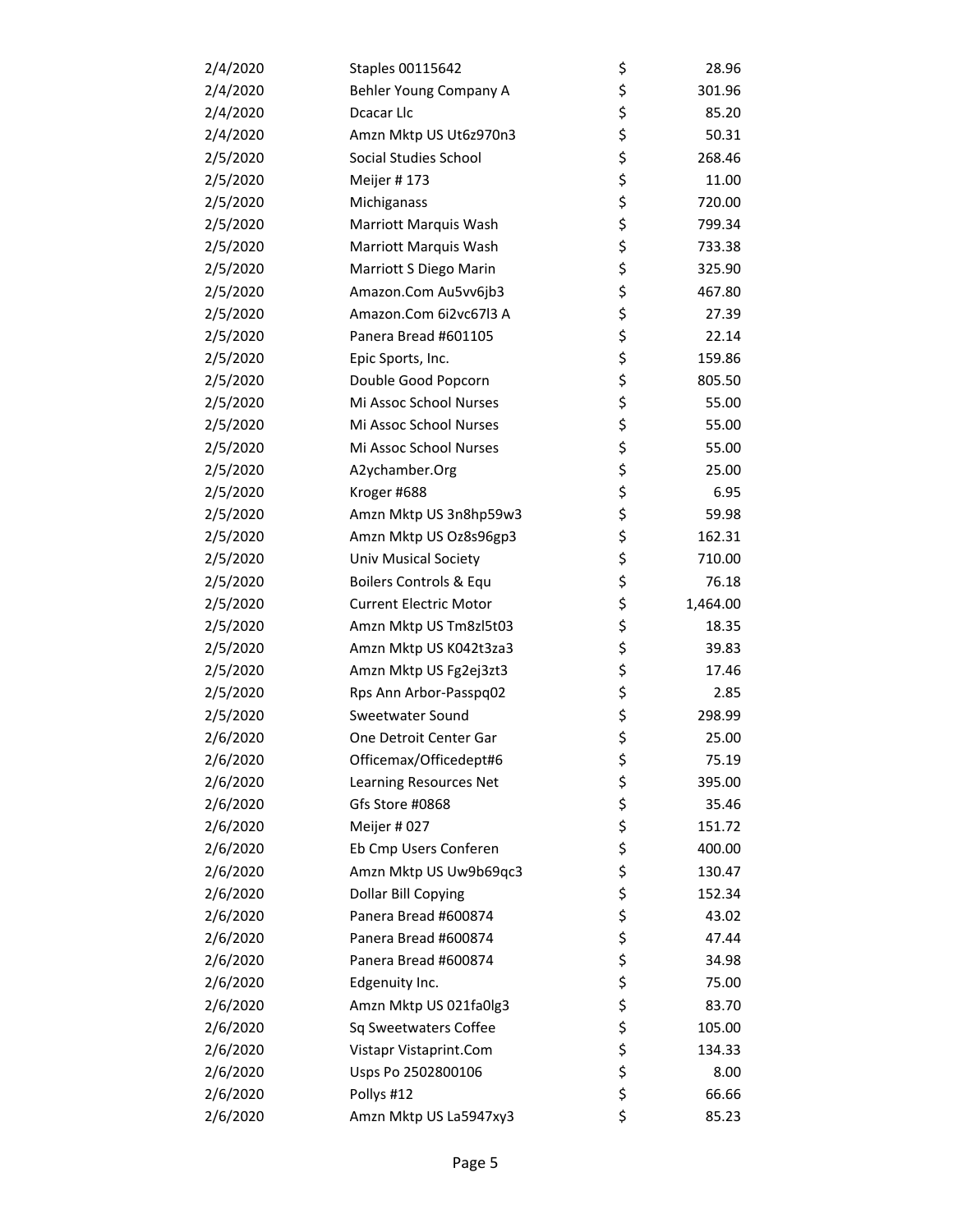| 2/6/2020 | Jimmy Johns - 90074 -         | \$<br>115.95   |
|----------|-------------------------------|----------------|
| 2/6/2020 | Aerogarden.Com                | \$<br>585.92   |
| 2/6/2020 | Ferguson Ent, Inc 933         | \$<br>226.57   |
| 2/6/2020 | Amzn Mktp US Li1rk04n3        | \$<br>163.26   |
| 2/6/2020 | Madison Electric Compa        | \$<br>30.54    |
| 2/6/2020 | Madison Electric Compa        | \$<br>57.57    |
| 2/6/2020 | Amzn Mktp US F26sn1oy3        | \$<br>36.30    |
| 2/6/2020 | Dollar Bill Copying           | \$<br>70.03    |
| 2/6/2020 | Cottage Inn Pizza - An        | \$<br>124.88   |
| 2/6/2020 | <b>Follett School Solutio</b> | \$<br>552.05   |
| 2/6/2020 | Amazon.Com Pk8xf5v63          | \$<br>25.94    |
| 2/6/2020 | Qdoba 2433 Online             | \$<br>1,150.00 |
| 2/6/2020 | Northeast Foundation F        | \$<br>195.00   |
| 2/6/2020 | Memspa                        | \$<br>598.00   |
| 2/7/2020 | <b>West Music Catalog</b>     | \$<br>54.42    |
| 2/7/2020 | Demco Inc                     | \$<br>161.46   |
| 2/7/2020 | Meijer #027                   | \$<br>1,677.97 |
| 2/7/2020 | Office Depot #1170            | \$<br>30.80    |
| 2/7/2020 | Chelas                        | \$<br>72.50    |
| 2/7/2020 | Officemax/Officedept#6        | \$<br>15.00    |
| 2/7/2020 | Officemax/Depot 6048          | \$<br>28.70    |
| 2/7/2020 | Demco Inc                     | \$<br>384.58   |
| 2/7/2020 | New York Blower               | \$<br>21.28    |
| 2/7/2020 | New York Blower               | \$<br>87.00    |
| 2/7/2020 | Behler Young Company A        | \$<br>555.64   |
| 2/7/2020 | Gfs Store #1973               | \$<br>34.47    |
| 2/7/2020 | Meijer # 064                  | \$<br>21.98    |
| 2/7/2020 | Meijer # 064                  | \$<br>729.23   |
| 2/7/2020 | Meijer # 064                  | \$<br>872.72   |
| 2/7/2020 | Cottage Inn Pizza - An        | \$<br>65.70    |
| 2/7/2020 | Amzn Mktp US 1l42a0vk3        | \$<br>57.72    |
| 2/7/2020 | Mi State Police Ichat         | \$<br>10.00    |
| 2/7/2020 | Amzn Mktp US 748rf6023        | \$<br>175.27   |
| 2/7/2020 | Amzn Mktp US W55z90gi3        | \$<br>159.92   |
| 2/7/2020 | Amzn Mktp US G86ip81s3        | \$<br>70.79    |
| 2/7/2020 | Target 00012856               | \$<br>(38.15)  |
| 2/7/2020 | Target 00012856               | \$<br>38.15    |
| 2/7/2020 | Raptortechn                   | \$<br>400.00   |
| 2/7/2020 | Mi Assoc School Nurses        | \$<br>55.00    |
| 2/7/2020 | <b>Tst Moonwinks Cafe</b>     | \$<br>90.00    |
| 2/7/2020 | Panera Bread #600874 P        | \$<br>(1.18)   |
| 2/7/2020 | Amzn Mktp US 5d5u36ks3        | \$<br>155.31   |
| 2/7/2020 | Grainger                      | \$<br>54.00    |
| 2/7/2020 | Grainger                      | \$<br>74.99    |
| 2/7/2020 | Thermalnetics, Inc.           | \$<br>794.21   |
| 2/7/2020 | Thermalnetics, Inc.           | \$<br>944.72   |
| 2/7/2020 | Comcast                       | \$<br>206.36   |
| 2/7/2020 | Memspa                        | \$<br>1,000.00 |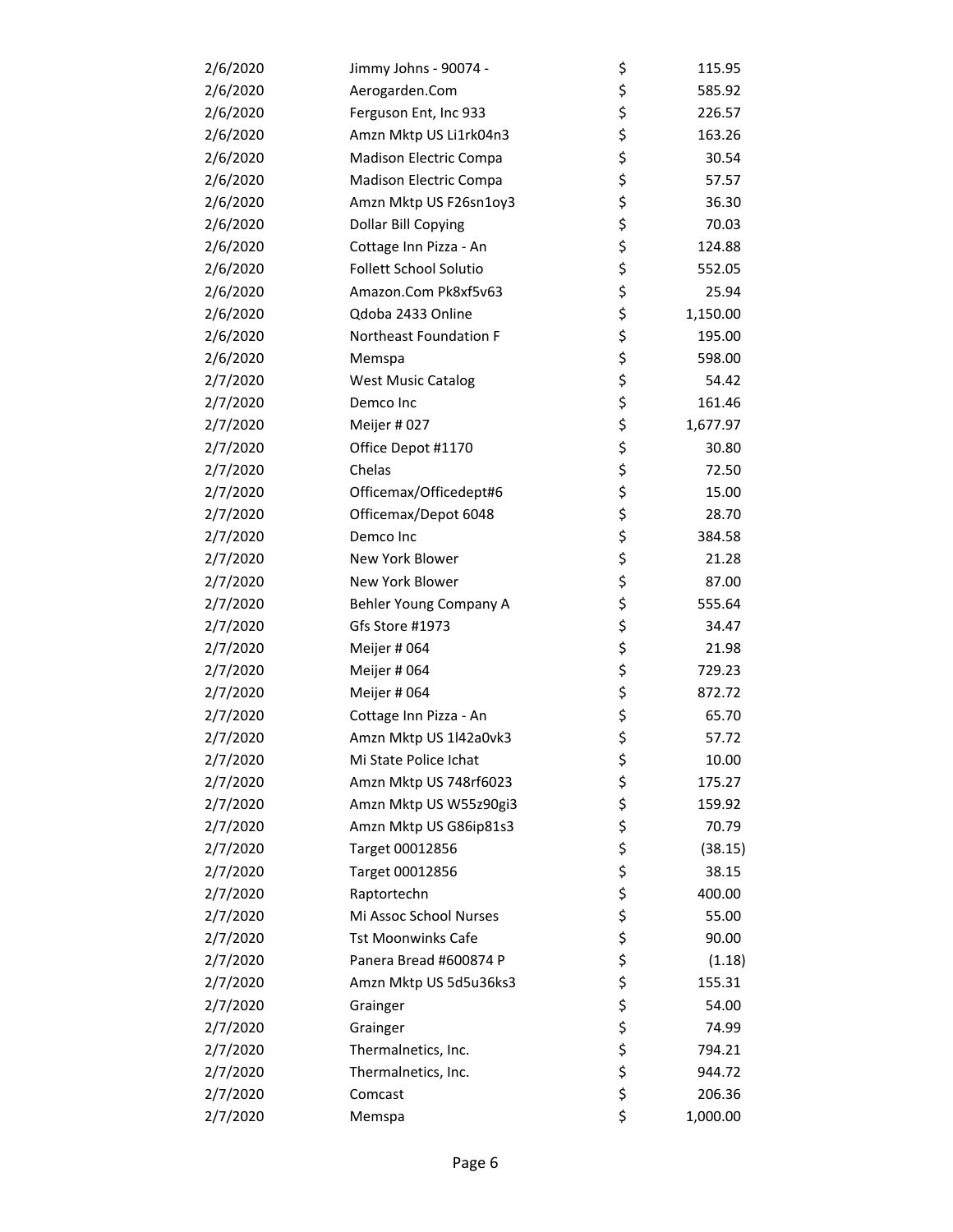| 2/7/2020  | Dbc Blick Art Material        | \$ | 84.44    |
|-----------|-------------------------------|----|----------|
| 2/10/2020 | Bf Plastics, Inc.             | \$ | 148.00   |
| 2/10/2020 | Epic Sports, Inc.             | \$ | (9.05)   |
| 2/10/2020 | Buffalo Wild Wings 322        | \$ | 11.79    |
| 2/10/2020 | Officemax/Officedept#6        | \$ | 28.27    |
| 2/10/2020 | Lowes #00734                  | \$ | 201.98   |
| 2/10/2020 | Edublogs/Campuspress          | \$ | 39.95    |
| 2/10/2020 | Emu Web Purchase              | \$ | 6,374.00 |
| 2/10/2020 | B&h Photo 800-606-696         | \$ | 728.60   |
| 2/10/2020 | Smartsign                     | \$ | 2,142.40 |
| 2/10/2020 | Officemax/Officedept#6        | \$ | 116.73   |
| 2/10/2020 | Panera Bread #600874          | \$ | 49.64    |
| 2/10/2020 | Ace Barnes Hardware           | \$ | 9.17     |
| 2/10/2020 | Amzn Mktp US 6u33t5dc3        | \$ | 22.00    |
| 2/10/2020 | Amzn Mktp US A58jx4ra3        | \$ | 9.78     |
| 2/10/2020 | Amzn Mktp US Yk8wp9v03        | \$ | 21.40    |
| 2/10/2020 | Meijer #173                   | \$ | 67.30    |
| 2/10/2020 | Zippy Auto Wash               | \$ | 8.00     |
| 2/10/2020 | Stadium Hardware              | \$ | 29.54    |
| 2/10/2020 | Panera Bread #600874          | \$ | 117.74   |
| 2/10/2020 | A2ychamber.Org                | \$ | 40.00    |
| 2/10/2020 | Officemax/Officedept#6        | \$ | 29.67    |
| 2/10/2020 | Officemax/Officedept#6        | \$ | 335.80   |
| 2/10/2020 | Gfs Store #1973               | \$ | 135.93   |
| 2/10/2020 | Arbor Springs Water Co        | \$ | 19.00    |
| 2/10/2020 | Washtenawchildren.Org         | \$ | 20.00    |
| 2/10/2020 | Officemax/Officedept#6        | \$ | 20.80    |
| 2/10/2020 | Officemax/Officedept#6        | \$ | 20.80    |
| 2/10/2020 | Alro Steel Corp               | \$ | 34.41    |
| 2/10/2020 | Alro Steel Corp               | \$ | (34.41)  |
| 2/10/2020 | Alro Steel Corp               | \$ | 56.74    |
| 2/10/2020 | <b>National Energy Contro</b> | Ç  | 187.74   |
| 2/10/2020 | Marriott Ann Arbor            | \$ | 1,081.20 |
| 2/10/2020 | Amzn Mktp US Yl2df6s03        | \$ | 39.04    |
| 2/10/2020 | Amz Blick Art Materi          | \$ | 127.61   |
| 2/10/2020 | Amzn Mktp US Ye9jx66u3        | \$ | 187.96   |
| 2/10/2020 | Rps Ann Arbor-Passpq02        | \$ | 0.95     |
| 2/10/2020 | Dbc Blick Art Material        | \$ | 16.80    |
| 2/10/2020 | <b>Dollar Tree</b>            | \$ | 56.00    |
| 2/10/2020 | Gfs Store #0868               | \$ | 149.30   |
| 2/10/2020 | Meijer #027                   | \$ | 151.13   |
| 2/10/2020 | Amazon.Com 6v9w04dc3          | \$ | 9.29     |
| 2/10/2020 | Amazon.Com Vb84h50a3 A        | \$ | 486.88   |
| 2/10/2020 | Amazon.Com 6x6k891x3          | \$ | 590.44   |
| 2/10/2020 | Amzn Mktp US 2p7qh6f23        | \$ | 9.99     |
| 2/10/2020 | Amzn Mktp US T10i54fx3        | \$ | 78.87    |
| 2/10/2020 | Amzn Mktp US Nx9h07g93        | \$ | 39.98    |
| 2/10/2020 | Amzn Mktp US Dq5bf6ry3        | \$ | 46.80    |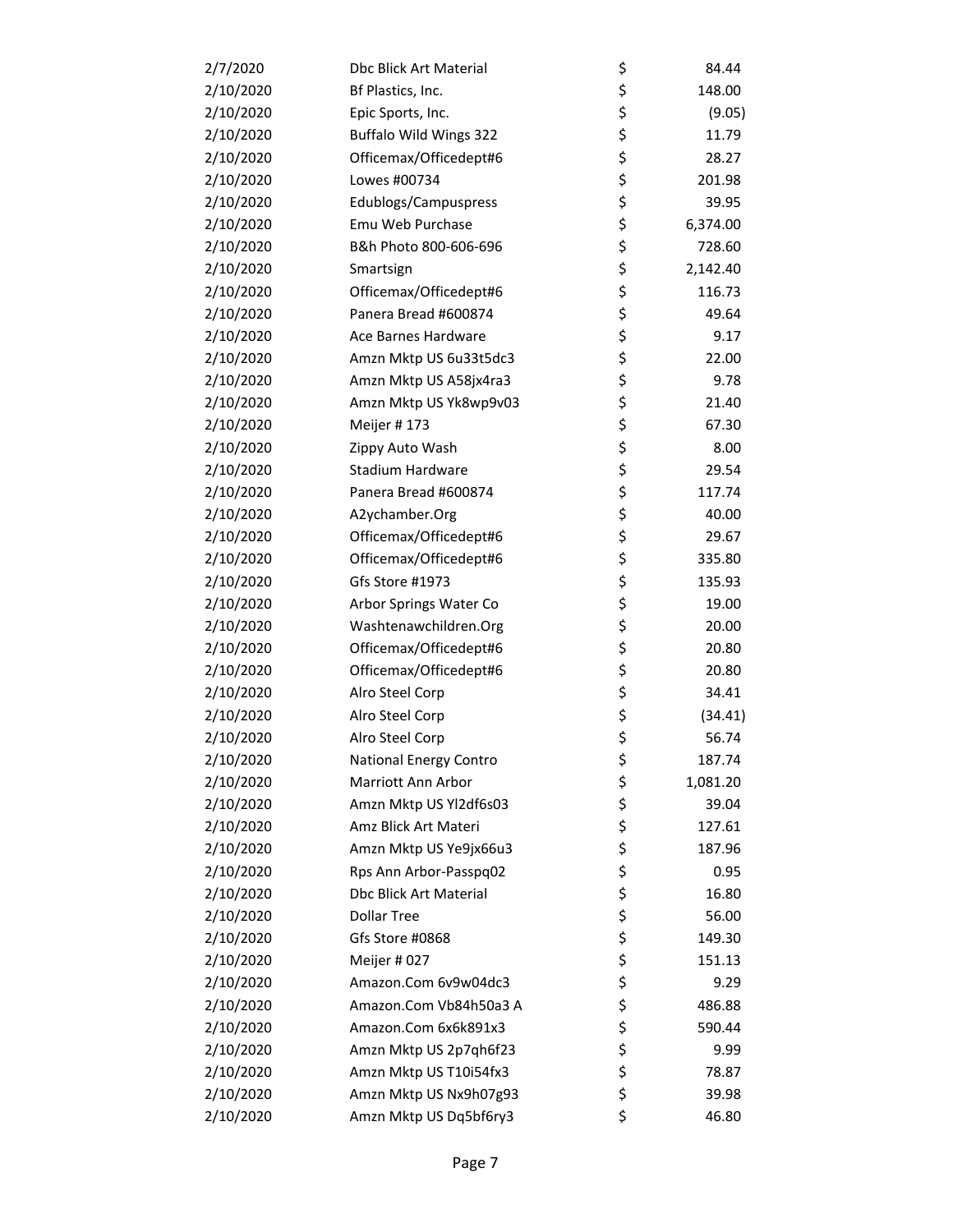| 2/10/2020 | Kroger #605                   | \$<br>27.57    |
|-----------|-------------------------------|----------------|
| 2/10/2020 | Party City 4111               | \$<br>15.89    |
| 2/10/2020 | Amazon.Com Sa5ks5mb3          | \$<br>124.83   |
| 2/10/2020 | Amzn Mktp US Bm4yf3x23        | \$<br>8.88     |
| 2/10/2020 | Amzn Mktp US Dv5b49um3        | \$<br>87.35    |
| 2/10/2020 | Amazon.Com 239aj0tj3 A        | \$<br>100.05   |
| 2/11/2020 | <b>Shanty Creek Resorts -</b> | \$<br>165.12   |
| 2/11/2020 | Meijer #245                   | \$<br>64.99    |
| 2/11/2020 | Kroger #5689                  | \$<br>57.20    |
| 2/11/2020 | Amzn Mktp US Ux1am08y3        | \$<br>33.90    |
| 2/11/2020 | Boilers Controls & Equ        | \$<br>372.00   |
| 2/11/2020 | Boilers Controls & Equ        | \$<br>462.00   |
| 2/11/2020 | Boilers Controls & Equ        | \$<br>799.65   |
| 2/11/2020 | Cottage Inn Pizza - An        | \$<br>102.94   |
| 2/11/2020 | In A One Networks Con         | \$<br>950.00   |
| 2/11/2020 | Panera Bread #600874 P        | \$<br>26.95    |
| 2/11/2020 | Delta 00624182834752          | \$<br>574.60   |
| 2/11/2020 | Postermywa Postermywa         | \$<br>7.99     |
| 2/11/2020 | Vistapr Vistaprint.Com        | \$<br>(7.60)   |
| 2/11/2020 | Amzn Mktp US Tx8c072p3        | \$<br>102.62   |
| 2/11/2020 | Kensington Valley Spor        | \$<br>13.80    |
| 2/11/2020 | Sq Sweetwaters Coffee         | \$<br>34.00    |
| 2/11/2020 | Jimmy Johns # 90016 M         | \$<br>183.00   |
| 2/11/2020 | Kroger #689                   | \$<br>42.31    |
| 2/11/2020 | Kroger #605                   | \$<br>6.98     |
| 2/11/2020 | Potbelly #77                  | \$<br>375.00   |
| 2/11/2020 | Amzn Mktp US Iq86w8bz3        | \$<br>19.48    |
| 2/11/2020 | Madison Electric Compa        | \$<br>607.57   |
| 2/11/2020 | <b>Barry Bagels</b>           | \$<br>23.98    |
| 2/11/2020 | Kroger #688                   | \$<br>32.14    |
| 2/11/2020 | Dibellas #104 Q25             | \$<br>274.95   |
| 2/11/2020 | Kroger #689                   | \$<br>10.99    |
| 2/11/2020 | Kroger #689                   | \$<br>(21.98)  |
| 2/11/2020 | Monoprice, Inc.               | \$<br>26.58    |
| 2/11/2020 | Grainger                      | \$<br>6.04     |
| 2/11/2020 | <b>Current Electric Motor</b> | \$<br>136.00   |
| 2/11/2020 | Enterprise Rent-A-Car         | \$<br>156.60   |
| 2/11/2020 | Enterprise Rent-A-Car         | \$<br>171.79   |
| 2/11/2020 | Enterprise Rent-A-Car         | \$<br>247.03   |
| 2/11/2020 | Enterprise Rent-A-Car         | \$<br>249.32   |
| 2/11/2020 | Amzn Mktp US Om84a8ht3        | \$<br>59.99    |
| 2/11/2020 | Amzn Mktp US 8a2o50rc3        | \$<br>6.99     |
| 2/11/2020 | American Art Clay Co          | \$<br>109.80   |
| 2/12/2020 | Behler Young Company A        | \$<br>(301.96) |
| 2/12/2020 | Demco Inc                     | \$<br>113.68   |
| 2/12/2020 | Meijer # 064                  | \$<br>38.02    |
| 2/12/2020 | Nu Wayz Fish & Chicken        | \$<br>117.00   |
| 2/12/2020 | Panera Bread #600874          | \$<br>34.36    |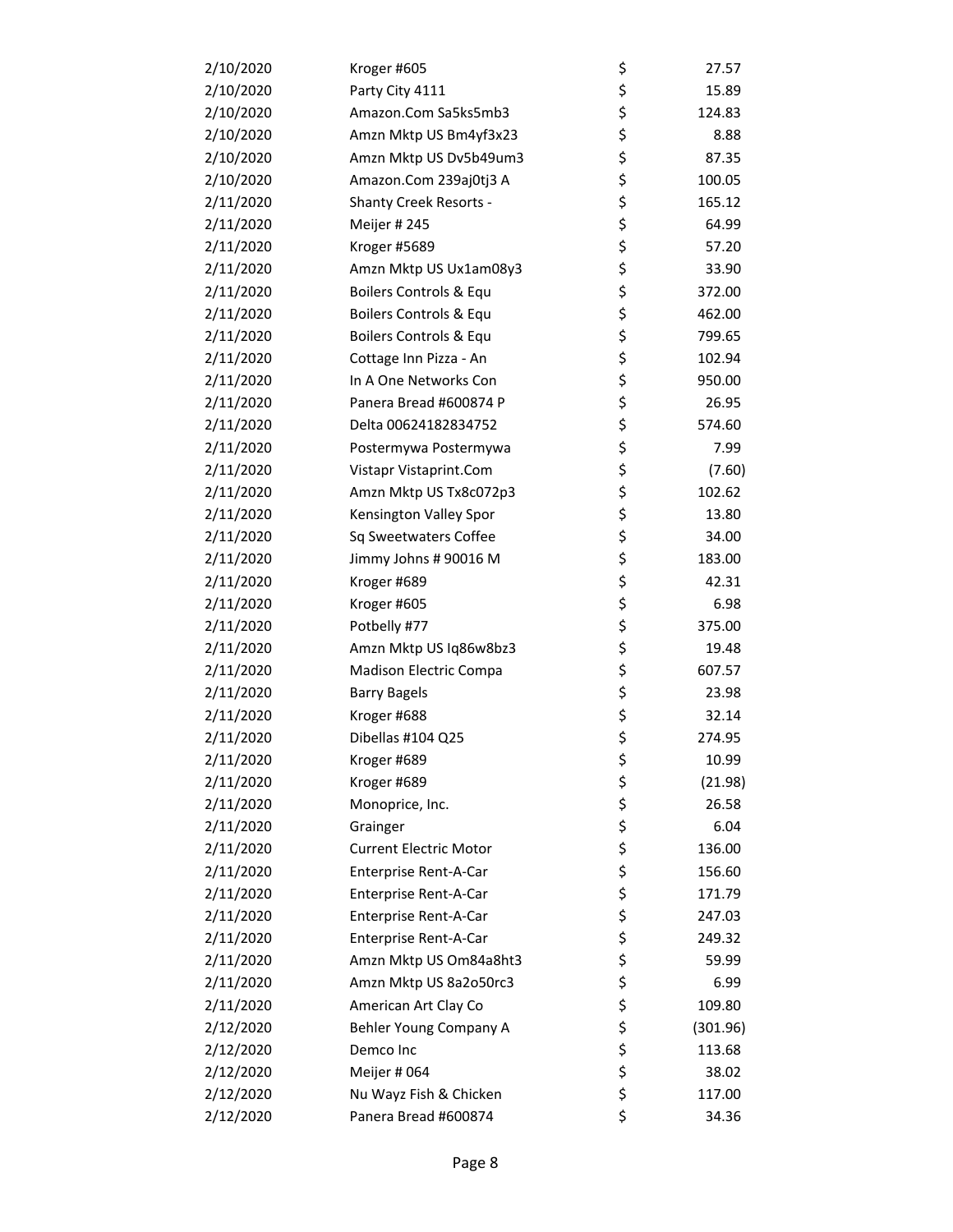| 2/12/2020 | Amazon.Com Ps7k99pq3   | \$<br>36.03     |
|-----------|------------------------|-----------------|
| 2/12/2020 | Amzn Mktp US L85v92ww3 | \$<br>95.90     |
| 2/12/2020 | Robert Half Intl       | \$<br>10,085.49 |
| 2/12/2020 | Arbor Springs Water Co | \$<br>45.00     |
| 2/12/2020 | Amazon.Com MI4oi5bf3 A | \$<br>87.38     |
| 2/12/2020 | Boilers Controls & Equ | \$<br>1,205.84  |
| 2/12/2020 | Amazon.Com Eq4898qm3   | \$<br>21.29     |
| 2/12/2020 | Osu Ehe T&I Rrlckb     | \$<br>45.00     |
| 2/12/2020 | Panera Bread #608009   | \$<br>83.16     |
| 2/12/2020 | Amazon.Com Wv9nj4m03 A | \$<br>13.49     |
| 2/12/2020 | Att Bill Payment       | \$<br>224.17    |
| 2/12/2020 | Marriott Ann Arbor     | \$<br>1,433.46  |
| 2/12/2020 | Amazon.Com Ar5z34n23 A | \$<br>26.49     |
| 2/12/2020 | Scholastic, Inc.       | \$<br>100.00    |
| 2/12/2020 | Hilton Advpurch8002367 | \$<br>595.83    |
| 2/12/2020 | Usps Po 2502810107     | \$<br>120.65    |
| 2/12/2020 | Dollartree             | \$<br>12.00     |
| 2/12/2020 | Amzn Mktp US SI3474tt3 | \$<br>19.60     |
| 2/12/2020 | Amzn Mktp US Nv8qc5gi3 | \$<br>63.97     |
| 2/12/2020 | Amzn Mktp US 023102yy3 | \$<br>96.50     |
| 2/12/2020 | Lyft Ride Tue 10am     | \$<br>11.24     |
| 2/12/2020 | Amzn Mktp US Gn1ue9753 | \$<br>56.75     |
| 2/12/2020 | Amzn Mktp US U567536w3 | \$<br>57.97     |
| 2/12/2020 | 714 Revel And Roll 800 | \$<br>181.79    |
| 2/12/2020 | Amzn Mktp US H72cv7i23 | \$<br>84.96     |
| 2/12/2020 | Amzn Mktp US 4h9hm0p83 | \$<br>43.99     |
| 2/12/2020 | Madison Electric Compa | \$<br>304.82    |
| 2/12/2020 | Amzn Mktp US R31ct5m33 | \$<br>43.62     |
| 2/12/2020 | Tst New York Pizza De  | \$<br>568.16    |
| 2/12/2020 | Craftcuts              | \$<br>149.28    |
| 2/12/2020 | Stadium Hardware       | \$<br>78.23     |
| 2/12/2020 | Jw Marriott Indianapol | \$<br>193.00    |
| 2/12/2020 | Jw Marriott Indianapol | \$<br>(193.00)  |
| 2/12/2020 | Amzn Mktp US Au1s947r3 | \$<br>69.96     |
| 2/12/2020 | Amzn Mktp US 7w02t0j83 | \$<br>8.75      |
| 2/13/2020 | Meijer # 064           | \$<br>13.90     |
| 2/13/2020 | Meijer #173            | \$<br>33.02     |
| 2/13/2020 | Meijer #173            | \$<br>54.60     |
| 2/13/2020 | Crowne Plaza Lansing W | \$<br>133.56    |
| 2/13/2020 | Crowne Plaza Lansing W | \$<br>179.14    |
| 2/13/2020 | Crowne Plaza Lansing W | \$<br>210.94    |
| 2/13/2020 | Amzn Mktp US Zc9el9323 | \$<br>426.33    |
| 2/13/2020 | Amzn Mktp US B336x9h33 | \$<br>47.96     |
| 2/13/2020 | Target 00006346        | \$<br>68.19     |
| 2/13/2020 | Cottage Inn Pizza - An | \$<br>140.15    |
| 2/13/2020 | Wix.Com 604244111      | \$<br>432.00    |
| 2/13/2020 | Amzn Mktp US A83on3es3 | \$<br>7.99      |
| 2/13/2020 | Amzn Mktp US V48cr39q3 | \$<br>10.13     |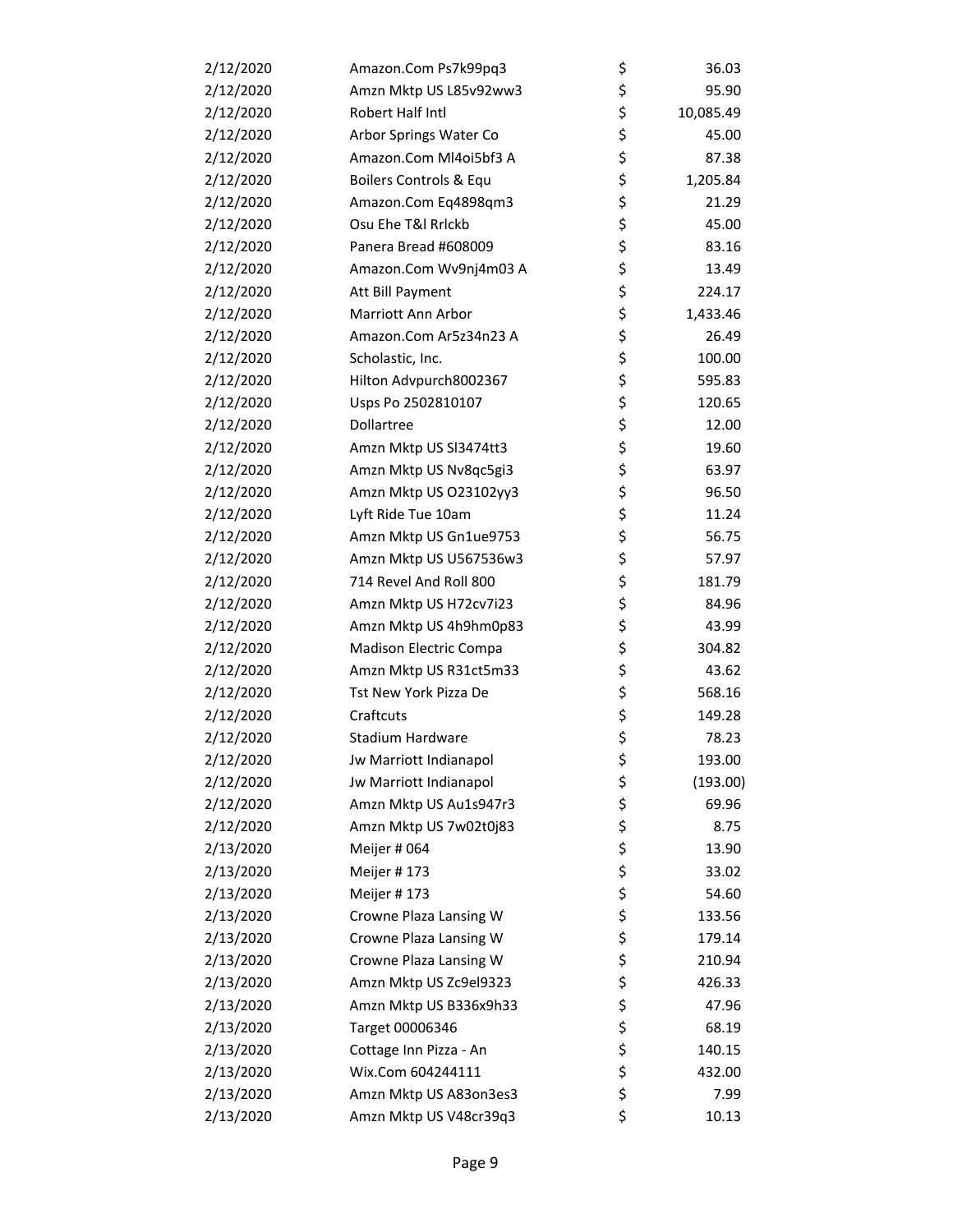| 2/13/2020 | Amzn Mktp US Kl7cs9m23 | \$<br>49.21    |
|-----------|------------------------|----------------|
| 2/13/2020 | Amzn Mktp US 6j9ks38c3 | \$<br>52.12    |
| 2/13/2020 | Amzn Mktp US Xf3ie8ag3 | \$<br>96.67    |
| 2/13/2020 | Amzn Mktp US Oi3k24sw3 | \$<br>99.90    |
| 2/13/2020 | Mi State Police Ichat  | \$<br>10.00    |
| 2/13/2020 | Marcos Pizza- 1052     | \$<br>196.08   |
| 2/13/2020 | Panera Bread #601366   | \$<br>178.17   |
| 2/13/2020 | Amazon.Com Ew1sm9bw3   | \$<br>216.45   |
| 2/13/2020 | Usps Po 2518300118     | \$<br>13.80    |
| 2/13/2020 | Keurig Green Mountain  | \$<br>40.48    |
| 2/13/2020 | Kroger #688            | \$<br>30.95    |
| 2/13/2020 | Dollar Bill Copying    | \$<br>69.96    |
| 2/13/2020 | Madison Electric Compa | \$<br>124.49   |
| 2/13/2020 | Target 00006346        | \$<br>5.88     |
| 2/13/2020 | Amzn Mktp US 104a25px3 | \$<br>8.47     |
| 2/13/2020 | Meijer # 064           | \$<br>(4.41)   |
| 2/13/2020 | Grainger               | \$<br>15.00    |
| 2/13/2020 | Behler Young Company A | \$<br>35.49    |
| 2/13/2020 | Cayman Sports Pro Llc  | \$<br>30.00    |
| 2/13/2020 | Amzn Mktp US X42w39v43 | \$<br>63.61    |
| 2/13/2020 | School Health Corp     | \$<br>32.20    |
| 2/14/2020 | Demco Inc              | \$<br>75.89    |
| 2/14/2020 | Macul                  | \$<br>387.00   |
| 2/14/2020 | Officemax/Officedept#6 | \$<br>(17.04)  |
| 2/14/2020 | Officemax/Officedept#6 | \$<br>37.52    |
| 2/14/2020 | Southwest Strings      | \$<br>25.80    |
| 2/14/2020 | Meijer # 064           | \$<br>40.28    |
| 2/14/2020 | Amazon.Com Uk2ty2y83   | \$<br>67.66    |
| 2/14/2020 | Amazon.Com Me85l1ga0   | \$<br>10.54    |
| 2/14/2020 | Amzn Mktp US 9o4tw4dr3 | \$<br>293.98   |
| 2/14/2020 | Delta 00624192391174   | \$<br>317.80   |
| 2/14/2020 | Hotelscom9005364002402 | \$<br>659.35   |
| 2/14/2020 | Cosn                   | \$<br>785.00   |
| 2/14/2020 | Marriott Ann Arbor     | \$<br>32.76    |
| 2/14/2020 | Marriott S Diego Marin | \$<br>1,264.56 |
| 2/14/2020 | Amzn Mktp US Rf8714973 | \$<br>90.98    |
| 2/14/2020 | Target 00006346        | \$<br>28.30    |
| 2/14/2020 | Florida Virtual School | \$<br>33.99    |
| 2/14/2020 | Usps Po 2502810107     | \$<br>6.55     |
| 2/14/2020 | Little Caesars 0007 00 | \$<br>34.01    |
| 2/14/2020 | Amzn Mktp US 461if70j3 | \$<br>31.47    |
| 2/14/2020 | Ann Arbor Auto Parts   | \$<br>20.62    |
| 2/14/2020 | Ann Arbor Ziebart Spee | \$<br>209.00   |
| 2/14/2020 | Amzn Mktp US Qe9xz7t83 | \$<br>21.98    |
| 2/14/2020 | Carolina Biologic Supp | \$<br>39.70    |
| 2/14/2020 | Gbc E-Commerce         | \$<br>199.00   |
| 2/14/2020 | Amzn Mktp US 516fl1at3 | \$<br>22.99    |
| 2/14/2020 | Amzn Mktp US 5o7s37rx3 | \$<br>25.25    |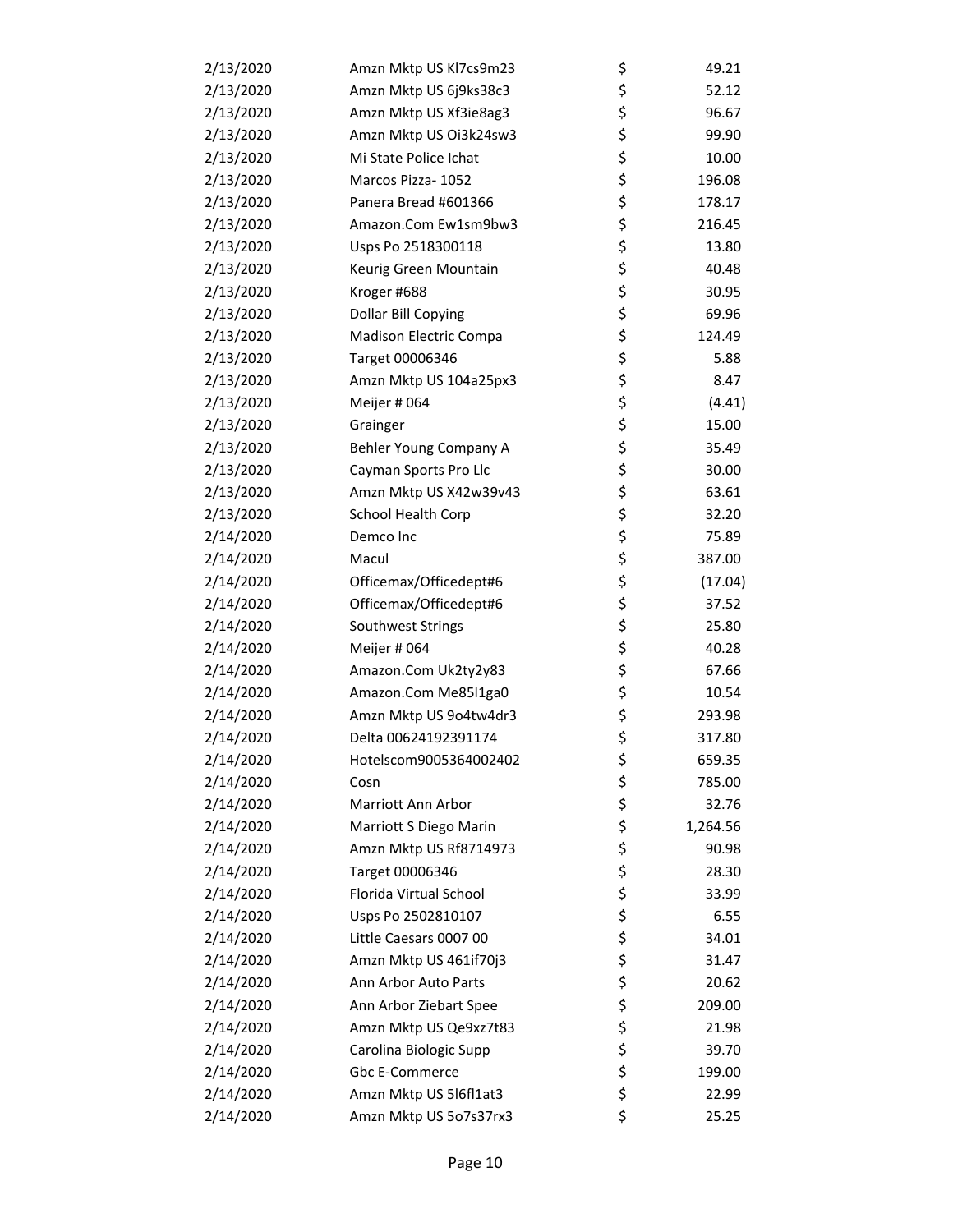| 2/14/2020 | Amzn Mktp US B20213l03        | \$<br>32.87    |
|-----------|-------------------------------|----------------|
| 2/14/2020 | Amzn Mktp US Cq7je0ej3        | \$<br>84.78    |
| 2/14/2020 | <b>Madison Electric Compa</b> | \$<br>150.59   |
| 2/14/2020 | Madison Electric Compa        | \$<br>397.76   |
| 2/14/2020 | Taylor & Francis              | \$<br>132.00   |
| 2/14/2020 | Usps Po 2525100130            | \$<br>8.25     |
| 2/14/2020 | Paypal Wash Isd               | \$<br>20.00    |
| 2/14/2020 | Little Caesars 0007 00        | \$<br>39.03    |
| 2/14/2020 | Kroger #688                   | \$<br>53.96    |
| 2/14/2020 | Amzn Mktp US 5l8bj86a3        | \$<br>23.95    |
| 2/14/2020 | Amazon.Com 1x0qb2k43 A        | \$<br>78.97    |
| 2/14/2020 | Amazon.Com 8j97b7w33          | \$<br>6.70     |
| 2/14/2020 | Amzn Mktp US Bc7i35sg3        | \$<br>75.20    |
| 2/14/2020 | Amzn Mktp US 6m6kb2mn3        | \$<br>70.50    |
| 2/14/2020 | Amzn Mktp US N12dr9kh3        | \$<br>12.00    |
| 2/14/2020 | Amzn Mktp US 5y42e5nc3        | \$<br>47.10    |
| 2/14/2020 | Amzn Mktp US 3g2cx8qc3        | \$<br>78.17    |
| 2/14/2020 | Amzn Mktp US 7a1538cw3        | \$<br>98.99    |
| 2/14/2020 | Amzn Mktp US Sa4dl8qh3        | \$<br>128.01   |
| 2/14/2020 | Hungry Howies 72              | \$<br>39.94    |
| 2/14/2020 | Rps Ann Arbor-Passpq02        | \$<br>3.80     |
| 2/14/2020 | Amazon.Com Tb6tn99s3 A        | \$<br>21.99    |
| 2/17/2020 | Officemax/Officedept#6        | \$<br>20.40    |
| 2/17/2020 | Meijer # 064                  | \$<br>6.95     |
| 2/17/2020 | Lifestyles Hot Tubs           | \$<br>87.96    |
| 2/17/2020 | Office Depot #5910            | \$<br>50.28    |
| 2/17/2020 | Pizza House - Ann Arbo        | \$<br>150.14   |
| 2/17/2020 | Office Depot #5101            | \$<br>25.14    |
| 2/17/2020 | Robert Half Intl              | \$<br>5,285.60 |
| 2/17/2020 | National Energy Contro        | \$<br>999.01   |
| 2/17/2020 | Amazon.Com Kr9o50qg3          | \$<br>14.64    |
| 2/17/2020 | Amazon.Com Gn8n25k23          | \$<br>37.76    |
| 2/17/2020 | Kroger #605                   | \$<br>15.48    |
| 2/17/2020 | <b>Really Good</b>            | \$<br>99.98    |
| 2/17/2020 | Lakeshore Learning Mat        | \$<br>193.44   |
| 2/17/2020 | Officemax/Officedept#6        | \$<br>19.35    |
| 2/17/2020 | Officemax/Officedept#6        | \$<br>42.24    |
| 2/17/2020 | Mhe McGraw-Hill Ecomm         | \$<br>550.00   |
| 2/17/2020 | Sonos, Inc.                   | \$<br>1,197.98 |
| 2/17/2020 | Meijer #173                   | \$<br>11.00    |
| 2/17/2020 | Meijer #173                   | \$<br>26.45    |
| 2/17/2020 | Sams Club #6667               | \$<br>36.30    |
| 2/17/2020 | Meijer #173                   | \$<br>48.54    |
| 2/17/2020 | Samsclub #6667                | \$<br>84.22    |
| 2/17/2020 | Discountsch 8006272829        | \$<br>333.97   |
| 2/17/2020 | Otc Brands Inc                | \$<br>49.23    |
| 2/17/2020 | Low Incidence Outreach        | \$<br>25.00    |
| 2/17/2020 | Low Incidence Outreach        | \$<br>25.00    |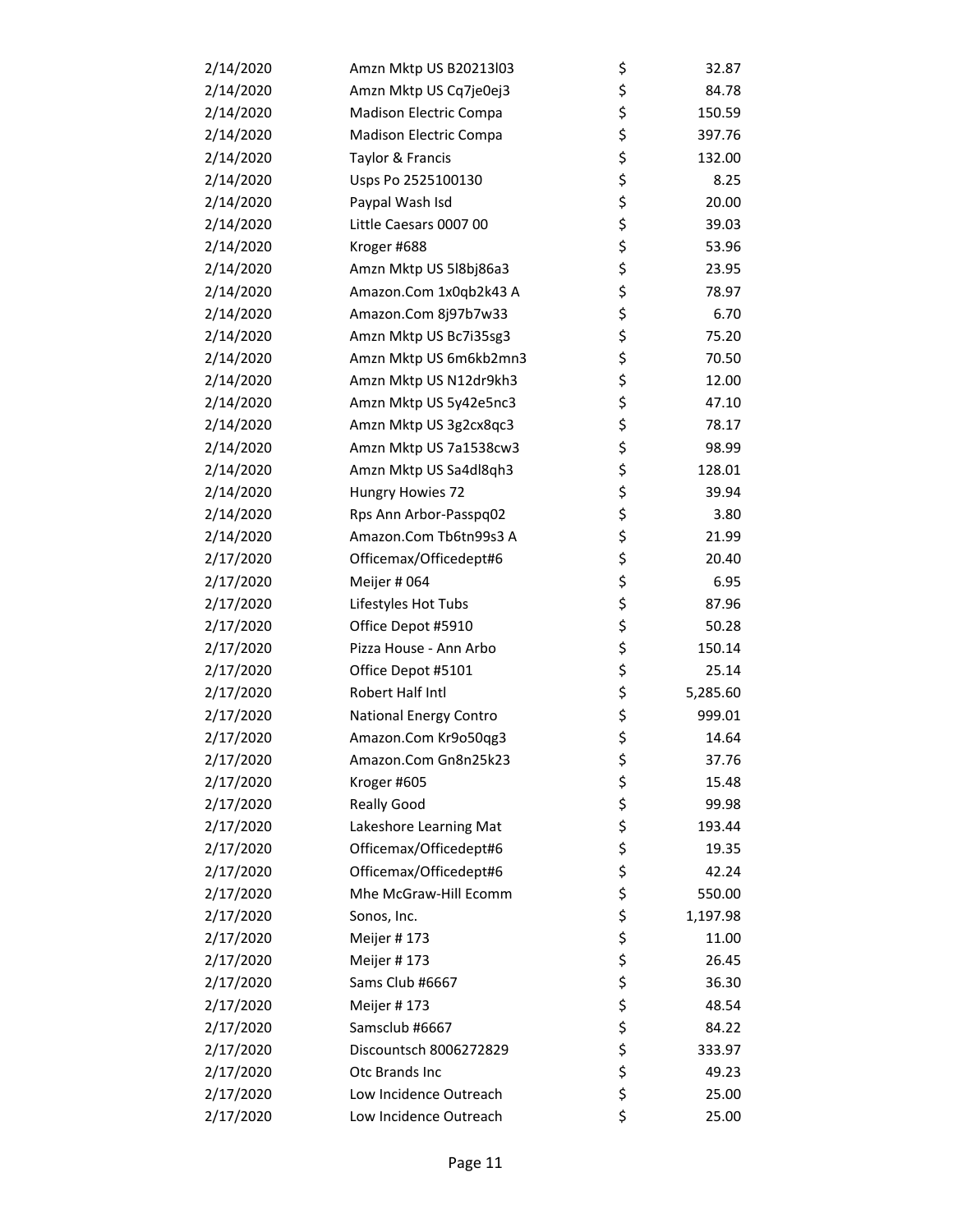| 2/17/2020 | Low Incidence Outreach       | \$<br>75.00    |
|-----------|------------------------------|----------------|
| 2/17/2020 | Mi Assoc School Nurses       | \$<br>275.00   |
| 2/17/2020 | Restroom Direct Hand D       | \$<br>263.87   |
| 2/17/2020 | Officemax/Officedept#6       | \$<br>19.16    |
| 2/17/2020 | Officemax/Officedept#6       | \$<br>35.38    |
| 2/17/2020 | Miaaa Membership             | \$<br>208.00   |
| 2/17/2020 | Usps Po 2525100130           | \$<br>6.45     |
| 2/17/2020 | Amazon.Com 9783m9tx3         | \$<br>23.58    |
| 2/17/2020 | International Literacy       | \$<br>84.00    |
| 2/17/2020 | Ascd                         | \$<br>239.00   |
| 2/17/2020 | Patrickmcgr                  | \$<br>153.95   |
| 2/17/2020 | Panda House                  | \$<br>55.85    |
| 2/17/2020 | Officemax/Officedept#6       | \$<br>196.72   |
| 2/17/2020 | Kroger #688                  | \$<br>14.97    |
| 2/17/2020 | Robert Half Intl             | \$<br>7,468.09 |
| 2/17/2020 | Amzn Mktp US N37l79xa3       | \$<br>56.60    |
| 2/17/2020 | Marriott Ann Arbor           | \$<br>1,231.98 |
| 2/17/2020 | Amzn Mktp US Cx0uh0g03       | \$<br>69.00    |
| 2/17/2020 | Amzn Mktp US Zb08u2z23       | \$<br>7.49     |
| 2/17/2020 | Amzn Mktp US Rl8bx2ye3       | \$<br>30.85    |
| 2/17/2020 | Grand Hyatt San Diego        | \$<br>1,303.12 |
| 2/17/2020 | Amazon.Com Wh1eg2uh3         | \$<br>15.99    |
| 2/17/2020 | Amzn Mktp US Bv5om9xq3       | \$<br>12.28    |
| 2/17/2020 | <b>Metro Airport Parking</b> | \$<br>104.00   |
| 2/17/2020 | Hyatt Regency New Orln       | \$<br>702.72   |
| 2/17/2020 | <b>Quill Corporation</b>     | \$<br>23.48    |
| 2/17/2020 | Cottage Inn Pizza - An       | \$<br>63.71    |
| 2/17/2020 | Natl Ccl Teachers Of M       | \$<br>139.00   |
| 2/17/2020 | Jimmy Johns # 90028          | \$<br>43.70    |
| 2/17/2020 | Amzn Mktp US 7p6yv8f93       | \$<br>45.53    |
| 2/17/2020 | <b>Quill Corporation</b>     | \$<br>252.58   |
| 2/17/2020 | Amzn Mktp Us                 | \$<br>(23.95)  |
| 2/17/2020 | Amzn Mktp US Vj0z572s3       | \$<br>5.84     |
| 2/17/2020 | Clear Rate Communicati       | \$<br>5,000.07 |
| 2/17/2020 | Amzn Mktp US 1e6zn6sd3       | \$<br>13.99    |
| 2/17/2020 | Amzn Mktp US Mo49j50k3       | \$<br>31.83    |
| 2/17/2020 | Marriott S Diego Marin       | \$<br>678.43   |
| 2/17/2020 | Amazon.Com 6p5v02nr3 A       | \$<br>139.50   |
| 2/17/2020 | Amazon.Com Mu3529ck3 A       | \$<br>71.40    |
| 2/17/2020 | Lyft Ride Sat 8am            | \$<br>11.79    |
| 2/17/2020 | Amzn Mktp US F446n3s23       | \$<br>56.00    |
| 2/17/2020 | Amzn Mktp US Ah1qy2gy3       | \$<br>26.99    |
| 2/18/2020 | Gfs Store #1973              | \$<br>16.65    |
| 2/18/2020 | Amazon.Com Io7e791x3         | \$<br>53.26    |
| 2/18/2020 | Panera Bread #608009         | \$<br>(4.71)   |
| 2/18/2020 | Amazon.Com 366gi2hb3         | \$<br>1,047.00 |
| 2/18/2020 | Amazon.Com U32ne2493 A       | \$<br>2,094.00 |
| 2/18/2020 | Amway Grand Plaza Hote       | \$<br>2,300.00 |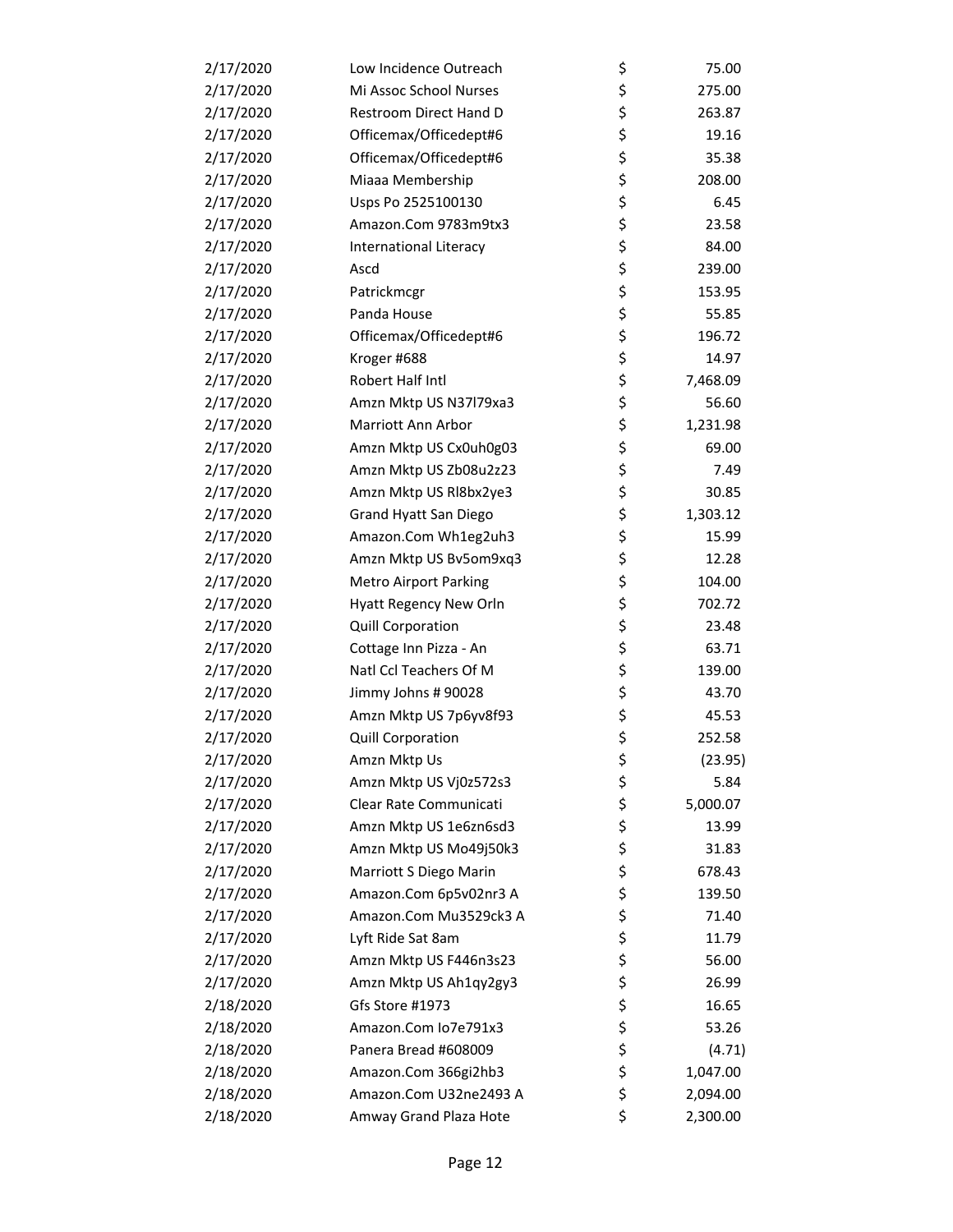| 2/18/2020 | Amzn Mktp US Vf2kg6lx3        | \$<br>22.99      |
|-----------|-------------------------------|------------------|
| 2/18/2020 | Amzn Mktp US P60kz1yj3        | \$<br>75.98      |
| 2/18/2020 | Amzn Mktp US Xl1n24hj3        | \$<br>112.05     |
| 2/18/2020 | Madison Electric Compa        | \$<br>36.98      |
| 2/18/2020 | Madison Electric Compa        | \$<br>103.37     |
| 2/18/2020 | Madison Electric Compa        | \$<br>2,325.75   |
| 2/18/2020 | Amzn Mktp US Io5ow6993        | \$<br>21.95      |
| 2/18/2020 | Comcast                       | \$<br>358.35     |
| 2/18/2020 | Amzn Mktp US Yx6b39dh3        | \$<br>73.57      |
| 2/19/2020 | <b>Bureau Of Education An</b> | \$<br>(264.00)   |
| 2/19/2020 | Otc Brands Inc                | \$<br>81.15      |
| 2/19/2020 | Meijer #027                   | \$<br>1,334.33   |
| 2/19/2020 | Smilemakers Inc               | \$<br>59.31      |
| 2/19/2020 | Officemax/Officedept#6        | \$<br>39.77      |
| 2/19/2020 | Meijer # 064                  | \$<br>1,302.85   |
| 2/19/2020 | Foresight Group Inc           | \$<br>(2,064.15) |
| 2/19/2020 | Foresight Group Inc           | \$<br>(4,352.00) |
| 2/19/2020 | Rei Greenwoodheinemann        | \$<br>118.65     |
| 2/19/2020 | Amazon.Com Gt4h77tc3 A        | \$<br>81.48      |
| 2/19/2020 | Amzn Mktp US 6d2rb53b3        | \$<br>259.32     |
| 2/19/2020 | B&h Photo 800-606-696         | \$<br>755.24     |
| 2/19/2020 | Yourmember-Careers            | \$<br>409.00     |
| 2/19/2020 | Discountsch 8006272829        | \$<br>(18.90)    |
| 2/19/2020 | Amazon.Com Yr4t68sy3          | \$<br>31.99      |
| 2/19/2020 | Stadium Hardware              | \$<br>27.80      |
| 2/19/2020 | Teacherspayteachers.Co        | \$<br>13.25      |
| 2/19/2020 | Amzn Mktp US Co6cu2193        | \$<br>153.84     |
| 2/19/2020 | Amzn Mktp US Se8as7sp3        | \$<br>19.90      |
| 2/19/2020 | Amzn Mktp US 9l2yf3123        | \$<br>29.50      |
| 2/19/2020 | <b>Dri Printing Services</b>  | \$<br>148.11     |
| 2/19/2020 | Rx Optical 36jk               | \$<br>458.00     |
| 2/19/2020 | Wiley Article Rental          | \$<br>7.00       |
| 2/19/2020 | Elsevier Inc.                 | \$<br>41.95      |
| 2/19/2020 | Marriott Orlando World        | \$<br>51.12      |
| 2/19/2020 | Amzn Mktp US 3u3qg5mx3        | \$<br>44.55      |
| 2/19/2020 | Staples 00115642              | \$<br>16.99      |
| 2/19/2020 | Stadium Hardware              | \$<br>28.27      |
| 2/19/2020 | Amzn Mktp US 1v5xz9he3        | \$<br>18.37      |
| 2/19/2020 | Sweetwater Sound              | \$<br>541.25     |
| 2/20/2020 | Demco Inc                     | \$<br>101.93     |
| 2/20/2020 | Pita Pan                      | \$<br>36.82      |
| 2/20/2020 | Officemax/Officedept#6        | \$<br>(13.88)    |
| 2/20/2020 | Officemax/Officedept#6        | \$<br>349.90     |
| 2/20/2020 | Mhsaa                         | \$<br>60.00      |
| 2/20/2020 | Meijer # 064                  | \$<br>316.00     |
| 2/20/2020 | Smilemakers Inc               | \$<br>(3.36)     |
| 2/20/2020 | The Webstaurant Store         | \$<br>135.75     |
| 2/20/2020 | Pioneer Valley Books          | \$<br>60.50      |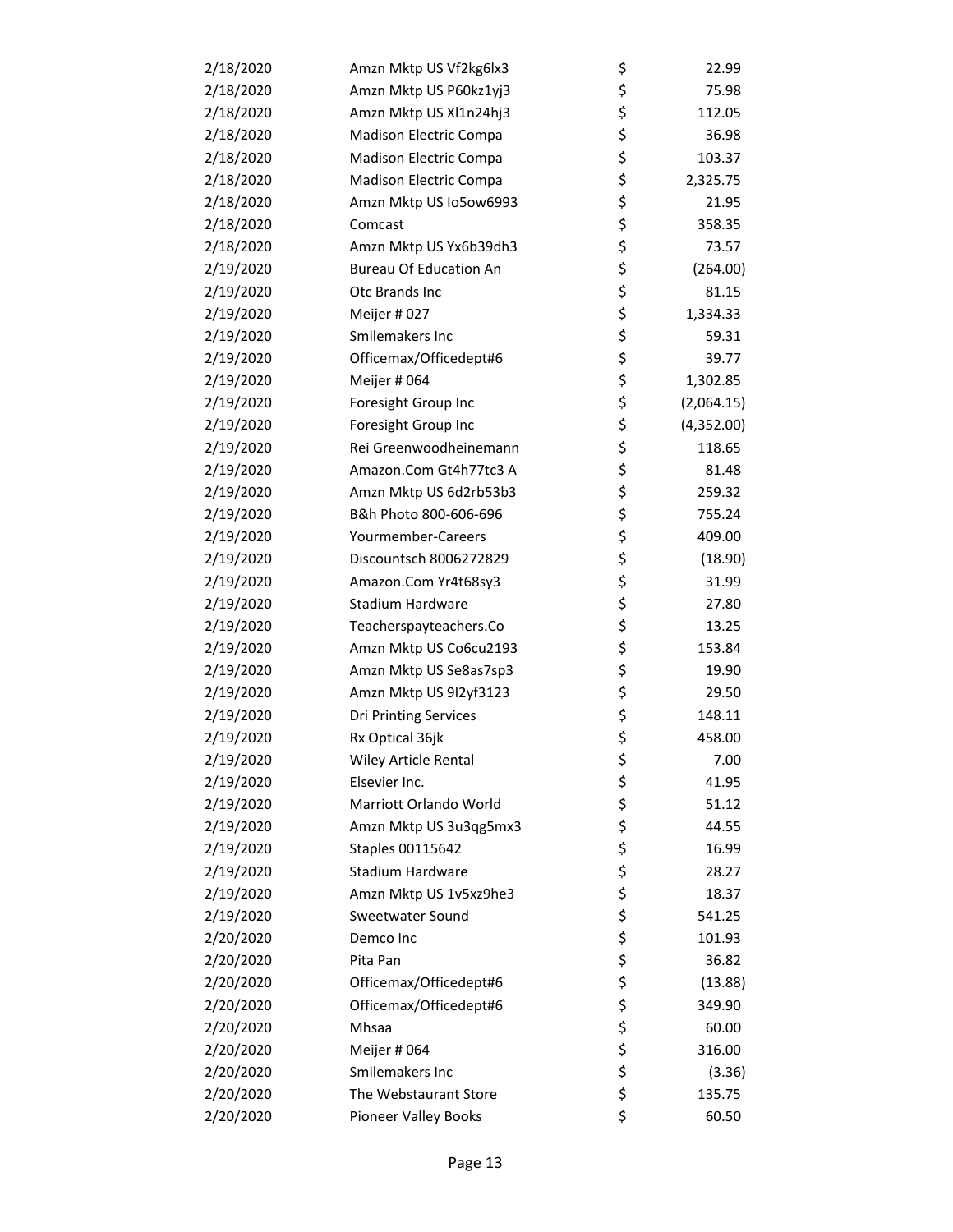| 2/20/2020 | National Energy Contro | \$<br>133.68   |
|-----------|------------------------|----------------|
| 2/20/2020 | Goosechase.Com         | \$<br>49.00    |
| 2/20/2020 | Amzn Mktp US P39ug3dh3 | \$<br>23.89    |
| 2/20/2020 | Amzn Mktp US H88846sh3 | \$<br>24.79    |
| 2/20/2020 | Little Caesars 0007 00 | \$<br>97.15    |
| 2/20/2020 | Amzn Mktp US Yw2m80f03 | \$<br>205.40   |
| 2/20/2020 | Girls On The Run Semi  | \$<br>22.04    |
| 2/20/2020 | Amazon.Com Ht9t71os3   | \$<br>20.45    |
| 2/20/2020 | Amzn Mktp US Lq31b1x73 | \$<br>32.00    |
| 2/20/2020 | Amzn Mktp US Js8hj3853 | \$<br>9.99     |
| 2/20/2020 | Amzn Mktp US Nb9rh9l53 | \$<br>12.99    |
| 2/20/2020 | Amzn Mktp US It2vi9l53 | \$<br>12.99    |
| 2/20/2020 | Amzn Mktp US Ff1zq72j3 | \$<br>26.28    |
| 2/20/2020 | Amzn Mktp US 2h3tg22e3 | \$<br>50.70    |
| 2/20/2020 | Amazon.Com A389t5ws3   | \$<br>69.00    |
| 2/20/2020 | Carls Place Llc        | \$<br>211.95   |
| 2/20/2020 | Signupgenius           | \$<br>49.99    |
| 2/20/2020 | Dollar Bill Copying    | \$<br>301.33   |
| 2/20/2020 | Lyft Ride Wed 3pm      | \$<br>15.40    |
| 2/20/2020 | Target 00006346        | \$<br>166.36   |
| 2/20/2020 | Learning A-Z, Llc      | \$<br>115.45   |
| 2/20/2020 | Rei Greenwoodheinemann | \$<br>124.23   |
| 2/20/2020 | City Of Ann Arbor      | \$<br>7,546.34 |
| 2/20/2020 | Amzn Mktp US 693o34x33 | \$<br>63.90    |
| 2/20/2020 | Vistapr Vistaprint.Com | \$<br>38.00    |
| 2/21/2020 | Meijer #027            | \$<br>10.99    |
| 2/21/2020 | Officemax/Officedept#6 | \$<br>92.04    |
| 2/21/2020 | <b>Buschs #1048</b>    | \$<br>8.40     |
| 2/21/2020 | National Energy Contro | \$<br>277.94   |
| 2/21/2020 | Vex Robotics Inc       | \$<br>196.31   |
| 2/21/2020 | Amazon.Com 0d8cg1eu3   | \$<br>32.46    |
| 2/21/2020 | Wholefds Arb 10167     | \$<br>48.94    |
| 2/21/2020 | Downtown Home And Gard | \$<br>6.00     |
| 2/21/2020 | Getaway Tours & Charte | \$<br>(695.00) |
| 2/21/2020 | Getaway Tours & Charte | \$<br>715.85   |
| 2/21/2020 | Msbo                   | \$<br>85.00    |
| 2/21/2020 | Lakeshore Learning Mat | \$<br>349.56   |
| 2/21/2020 | Sq Djs Bakery          | \$<br>41.00    |
| 2/21/2020 | Walmart.Com            | \$<br>69.92    |
| 2/21/2020 | Little Caesars 0007 00 | \$<br>47.60    |
| 2/21/2020 | Amzn Mktp US Wp34r1y43 | \$<br>60.72    |
| 2/21/2020 | Sp Turing Tumble       | \$<br>71.92    |
| 2/21/2020 | Amazon.Com Jz9jj7wy3 A | \$<br>72.20    |
| 2/21/2020 | Amzn Mktp US 562s249o3 | \$<br>11.02    |
| 2/21/2020 | Amzn Mktp US O52iu1hd3 | \$<br>55.80    |
| 2/21/2020 | Evergreen Restaurant   | \$<br>18.27    |
| 2/21/2020 | Evergreen Restaurant   | \$<br>204.42   |
| 2/21/2020 | Cottage Inn Pizza - An | \$<br>35.22    |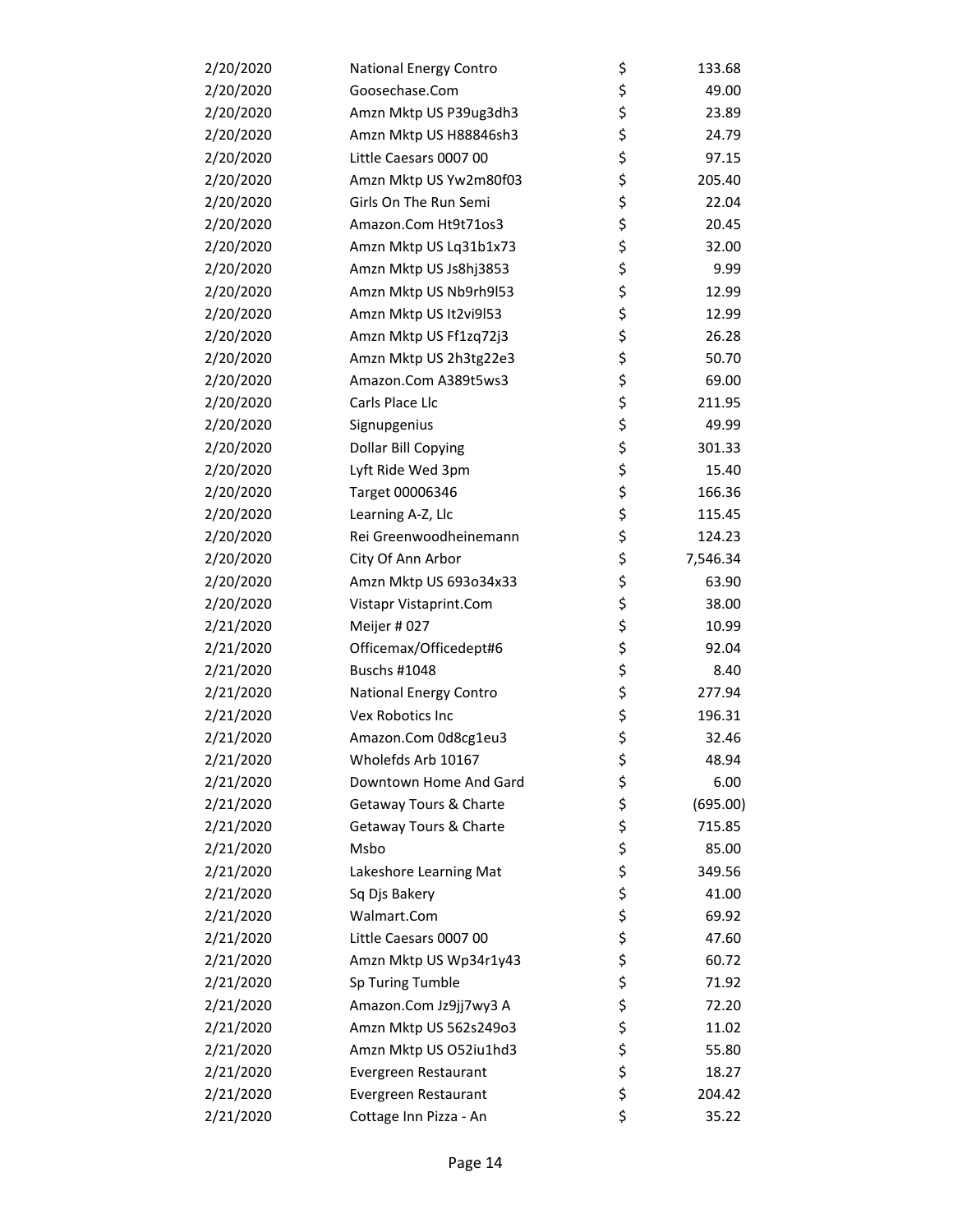| 2/21/2020 | Msbo                        | \$ | 510.00    |
|-----------|-----------------------------|----|-----------|
| 2/21/2020 | Madison Electric Compa      | \$ | 123.21    |
| 2/21/2020 | Rei Greenwoodheinemann      | \$ | 96.27     |
| 2/21/2020 | John F Kennedy Ctr Pay      | \$ | (250.00)  |
| 2/21/2020 | Ann Arbor Transportati      | \$ | 30.00     |
| 2/21/2020 | State Of Michigan Ocal      | \$ | 125.00    |
| 2/21/2020 | State Of Michigan Ocal      | \$ | 125.00    |
| 2/21/2020 | State Of Michigan Ocal      | \$ | 125.00    |
| 2/21/2020 | State Of Michigan Ocal      | \$ | 125.00    |
| 2/21/2020 | State Of Michigan Ocal      | \$ | 125.00    |
| 2/21/2020 | State Of Michigan Ocal      | \$ | 125.00    |
| 2/21/2020 | State Of Michigan Ocal      | \$ | 125.00    |
| 2/21/2020 | State Of Michigan Ocal      | \$ | 125.00    |
| 2/21/2020 | Amazon.Com 3y0uv3h03        | \$ | 312.55    |
| 2/21/2020 | <b>Vzwrlss Apocc Visb</b>   | \$ | 684.19    |
| 2/21/2020 | Vzwrlss Apocc Visb          | \$ | 12,070.19 |
| 2/21/2020 | Qdoba Mexican Eats #24      | \$ | 11.48     |
| 2/21/2020 | Qdoba Mexican Eats #24      | \$ | 44.84     |
| 2/24/2020 | Meijer #027                 | \$ | 55.00     |
| 2/24/2020 | Rps Ann Arbor - Libq02      | \$ | 6.00      |
| 2/24/2020 | Inter-State Studio & P      | \$ | 83.89     |
| 2/24/2020 | The Home Depot #2721        | \$ | 22.94     |
| 2/24/2020 | Holiday Inn Express         | \$ | 101.70    |
| 2/24/2020 | <b>Hilton Hotels</b>        | \$ | 472.26    |
| 2/24/2020 | <b>Hilton Hotels</b>        | \$ | 472.26    |
| 2/24/2020 | <b>Hilton Hotels</b>        | \$ | 472.26    |
| 2/24/2020 | Officemax/Officedept#6      | \$ | 38.16     |
| 2/24/2020 | <b>Scholastic Education</b> | \$ | 109.44    |
| 2/24/2020 | Marriott Ann Arbor          | \$ | 122.04    |
| 2/24/2020 | Amzn Mktp US Jd2hw09f3      | \$ | 11.99     |
| 2/24/2020 | Amzn Mktp US 361xy04z3      | \$ | 65.99     |
| 2/24/2020 | Amzn Mktp Us                | Ş  | (20.99)   |
| 2/24/2020 | Zippy Auto Wash             | \$ | 8.00      |
| 2/24/2020 | Shiffler Equipment          | \$ | 35.88     |
| 2/24/2020 | Shiffler Equipment          | \$ | 396.00    |
| 2/24/2020 | A2ychamber.Org              | \$ | 25.00     |
| 2/24/2020 | <b>Hilton Hotels</b>        | \$ | 472.26    |
| 2/24/2020 | Lowes #01750                | \$ | (13.01)   |
| 2/24/2020 | Lowes #01750                | \$ | 229.91    |
| 2/24/2020 | Grainger                    | \$ | 25.35     |
| 2/24/2020 | National Energy Contro      | \$ | 48.78     |
| 2/24/2020 | State Of Michigan Ocal      | \$ | 125.00    |
| 2/24/2020 | State Of Michigan Ocal      | \$ | 125.00    |
| 2/24/2020 | State Of Michigan Ocal      | \$ | 125.00    |
| 2/24/2020 | State Of Michigan Ocal      | \$ | 125.00    |
| 2/24/2020 | State Of Michigan Ocal      | \$ | 125.00    |
| 2/24/2020 | State Of Michigan Ocal      | \$ | 125.00    |
| 2/24/2020 | State Of Michigan Ocal      | \$ | 125.00    |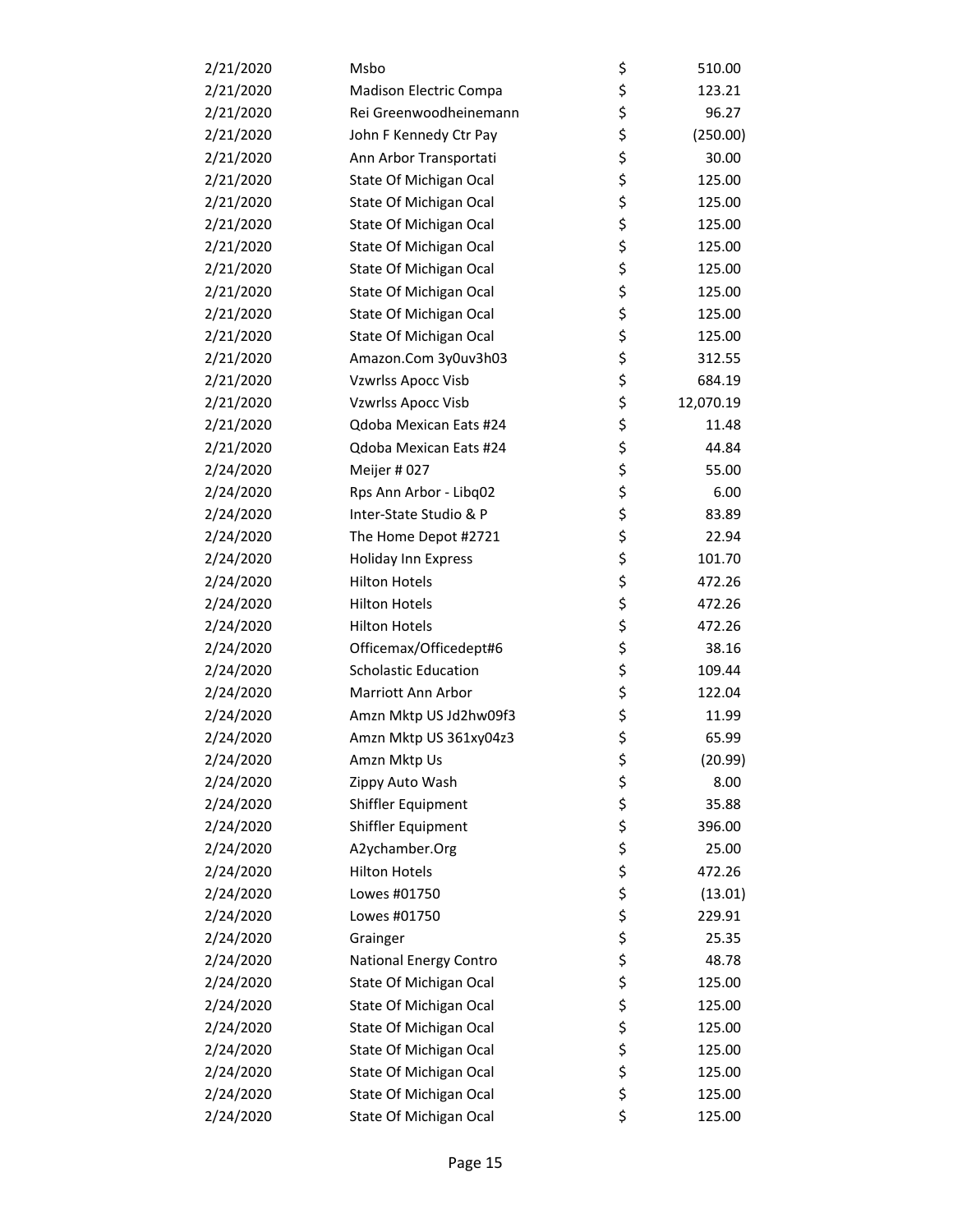| 2/24/2020 | State Of Michigan Ocal | \$<br>125.00   |
|-----------|------------------------|----------------|
| 2/24/2020 | State Of Michigan Ocal | \$<br>125.00   |
| 2/24/2020 | Holiday Inn Express    | \$<br>116.63   |
| 2/24/2020 | Marriott Ann Arbor     | \$<br>1,512.90 |
| 2/24/2020 | Mailchimp Monthly      | \$<br>189.00   |
| 2/24/2020 | Amzn Mktp US F70fe0jl3 | \$<br>164.07   |
| 2/24/2020 | Amzn Mktp US 4y8nb8rz3 | \$<br>28.97    |
| 2/24/2020 | Marcos Pizza- 1052     | \$<br>23.42    |
| 2/24/2020 | Independent Bookstore  | \$<br>22.94    |
| 2/24/2020 | Rps Ann Arbor-Passpq02 | \$<br>0.95     |
| 2/24/2020 | Amzn Mktp US X54zr83a3 | \$<br>15.99    |
| 2/24/2020 | Amzn Mktp US Ym5687j03 | \$<br>21.99    |
| 2/24/2020 | Amzn Mktp US J40b32g53 | \$<br>36.56    |
| 2/24/2020 | Amazon.Com Dy1c52ph3 A | \$<br>100.98   |
| 2/24/2020 | Amazon.Com Ka16b8ab3 A | \$<br>7.99     |
| 2/24/2020 | Amzn Mktp US 4i7vu3on3 | \$<br>17.22    |
| 2/24/2020 | Amzn Mktp US Vs77e9fk3 | \$<br>59.50    |
| 2/24/2020 | Amazon.Com Ja1vf1y23 A | \$<br>113.91   |
| 2/24/2020 | Amazon.Com 8f0fm1el3   | \$<br>27.29    |
| 2/25/2020 | Meijer # 064           | \$<br>14.97    |
| 2/25/2020 | Amzn Mktp US F566c1st3 | \$<br>67.40    |
| 2/25/2020 | Cko Www.Istockphoto.C  | \$<br>12.00    |
| 2/25/2020 | Canva 02610-19577098   | \$<br>34.00    |
| 2/25/2020 | In Ann Arbor Observer  | \$<br>2,990.60 |
| 2/25/2020 | Amazon.Com Jw36h0co3 A | \$<br>94.70    |
| 2/25/2020 | Amzn Mktp US He8sv6oj3 | \$<br>104.97   |
| 2/25/2020 | Usps Po 2502800106     | \$<br>6.95     |
| 2/25/2020 | Jimmy Johns - 90074 -  | \$<br>55.00    |
| 2/25/2020 | Amzn Mktp US Em37t6sk3 | \$<br>121.90   |
| 2/25/2020 | Girls On The Run Semi  | \$<br>22.04    |
| 2/25/2020 | Joann Stores #176      | \$<br>6.35     |
| 2/25/2020 | Party City 4111        | \$<br>113.09   |
| 2/25/2020 | Scholastic, Inc.       | \$<br>100.17   |
| 2/25/2020 | Samsclub #6667         | \$<br>84.12    |
| 2/25/2020 | Sq Sweetwaters Coffee  | \$<br>4.40     |
| 2/25/2020 | Weber's Inn            | \$<br>300.00   |
| 2/25/2020 | Madison Electric Compa | \$<br>7.53     |
| 2/25/2020 | Amzn Mktp Us           | \$<br>(3.24)   |
| 2/25/2020 | Washtenawchildren.Org  | \$<br>20.00    |
| 2/25/2020 | Officemax/Officedept#6 | \$<br>289.61   |
| 2/25/2020 | Eastern Michigan Univ  | \$<br>430.00   |
| 2/25/2020 | Officemax/Officedept#6 | \$<br>31.99    |
| 2/25/2020 | Officemax/Officedept#6 | \$<br>323.73   |
| 2/25/2020 | Amazon.Com 6b94v5q13 A | \$<br>4.48     |
| 2/25/2020 | Amzn Mktp US G22po15e3 | \$<br>77.21    |
| 2/25/2020 | Amzn Mktp US Vn3rz51v3 | \$<br>25.80    |
| 2/25/2020 | Amazon.Com 2q66h6cf3   | \$<br>19.23    |
| 2/25/2020 | Amazon.Com A66is4qi3   | \$<br>459.96   |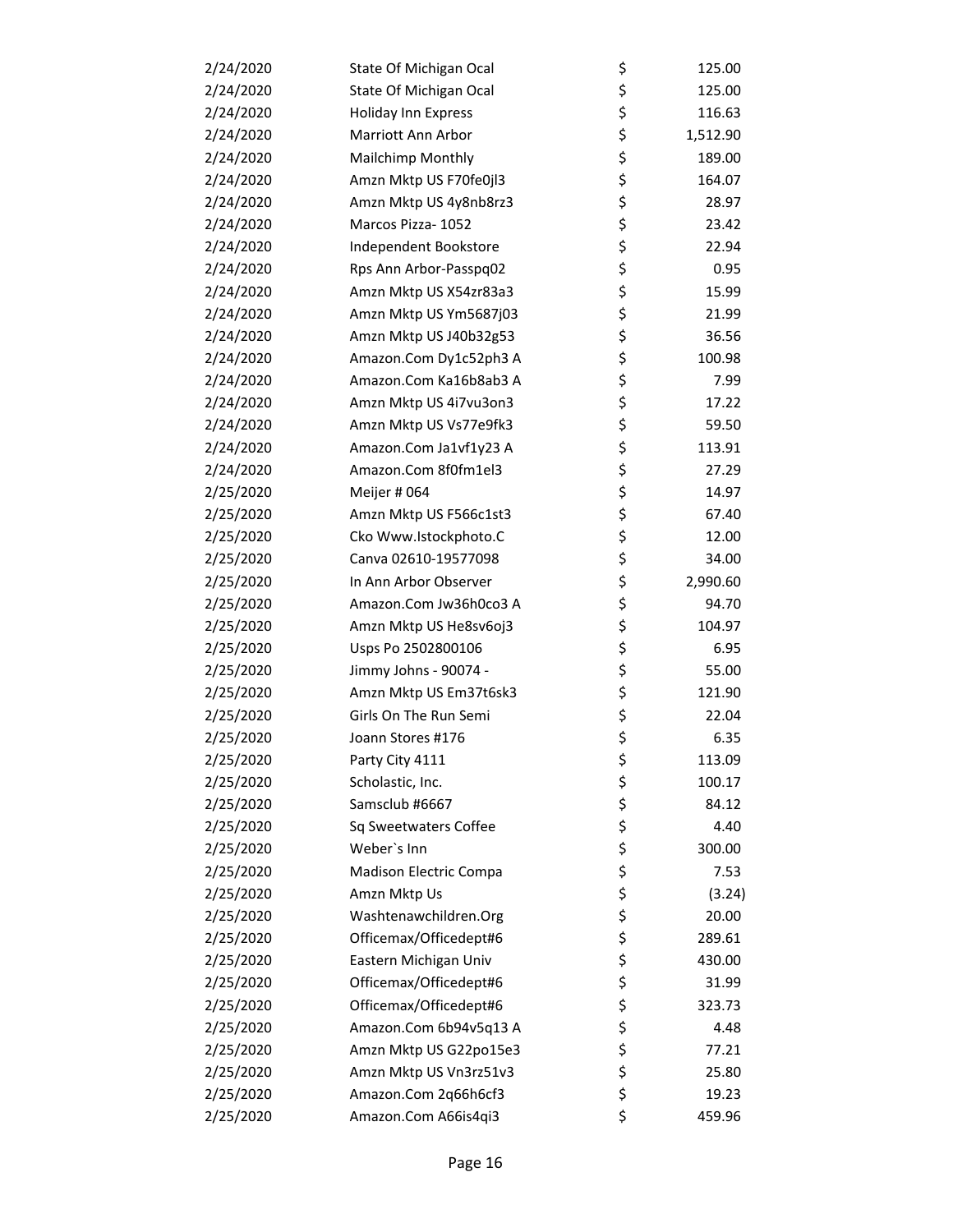| 2/26/2020 | Demco Inc                   | \$ | 574.06    |
|-----------|-----------------------------|----|-----------|
| 2/26/2020 | Meijer #173                 | \$ | 16.11     |
| 2/26/2020 | Meijer #173                 | \$ | 25.95     |
| 2/26/2020 | Meijer #173                 | \$ | 93.23     |
| 2/26/2020 | Buschs #1035                | \$ | 46.18     |
| 2/26/2020 | Demco Inc                   | \$ | 294.21    |
| 2/26/2020 | Macul                       | \$ | 229.00    |
| 2/26/2020 | Amzn Mktp US 5t05u0ht3      | \$ | 87.80     |
| 2/26/2020 | Amzn Mktp US Ur22n43w3      | \$ | 107.96    |
| 2/26/2020 | Amazon.Com 493my5yx3 A      | \$ | 29.38     |
| 2/26/2020 | Amzn Mktp US Zo0xu75u3      | \$ | 40.50     |
| 2/26/2020 | Fedex 507175745             | \$ | 178.72    |
| 2/26/2020 | <b>Scholastic Education</b> | \$ | 10.90     |
| 2/26/2020 | Amzn Mktp US Is8yp45u3      | \$ | 12.82     |
| 2/26/2020 | Amzn Mktp US Q40ph6oo3      | \$ | 96.63     |
| 2/26/2020 | Officemax/Officedept#6      | \$ | 29.24     |
| 2/26/2020 | Msbo                        | \$ | 170.00    |
| 2/26/2020 | Michigan Pupil Account      | \$ | 345.00    |
| 2/26/2020 | Officemax/Officedept#6      | \$ | 45.72     |
| 2/26/2020 | Amzn Mktp US We0ee8dg3      | \$ | 176.33    |
| 2/26/2020 | Amazon.Com Xo89v7563 A      | \$ | 32.21     |
| 2/26/2020 | Amzn Mktp US 716ax89x3      | \$ | 34.13     |
| 2/26/2020 | Cko Www.Snackpass.Co        | \$ | 110.76    |
| 2/26/2020 | Miaaa Membership            | \$ | 192.40    |
| 2/26/2020 | Madison Electric Compa      | \$ | 123.97    |
| 2/26/2020 | Officemax/Officedept#6      | \$ | 62.72     |
| 2/26/2020 | A2ychamber.Org              | \$ | (40.00)   |
| 2/26/2020 | Usps Po 2502800106          | \$ | 6.55      |
| 2/26/2020 | Kroger #688                 | \$ | 37.16     |
| 2/26/2020 | Amazon.Com Jp3lu8tz3        | \$ | 73.47     |
| 2/26/2020 | Amzn Mktp US Bu25h6f23      | \$ | 129.28    |
| 2/26/2020 | Jerusalem Gardens           | Ş  | 87.93     |
| 2/27/2020 | Gfs Store #1973             | \$ | 93.29     |
| 2/27/2020 | Gfs Store #1973             | \$ | 46.32     |
| 2/27/2020 | Robert Half Intl            | \$ | 14,025.16 |
| 2/27/2020 | Amzn Mktp US Qs0ki5943      | \$ | 54.00     |
| 2/27/2020 | Amzn Mktp US C39In9793      | \$ | 149.00    |
| 2/27/2020 | Amazon.Com Amzn.Com/Bi      | \$ | (1.50)    |
| 2/27/2020 | Stapls7230108567000001      | \$ | 67.13     |
| 2/27/2020 | Marriott Ann Arbor          | \$ | (294.00)  |
| 2/27/2020 | Amzn Mktp US 150pc3as3      | \$ | 13.09     |
| 2/27/2020 | Hackney Ace Hdwe            | \$ | 5.77      |
| 2/27/2020 | Amzn Mktp US Od3ur9o43      | \$ | 19.98     |
| 2/27/2020 | Stadium Hardware            | \$ | 72.40     |
| 2/27/2020 | Gbc E-Commerce              | \$ | 81.40     |
| 2/27/2020 | Officemax/Officedept#6      | \$ | 33.41     |
| 2/27/2020 | Officemax/Officedept#6      | \$ | 83.85     |
| 2/27/2020 | Amazon.Com Ng4p53sy3        | \$ | 49.81     |